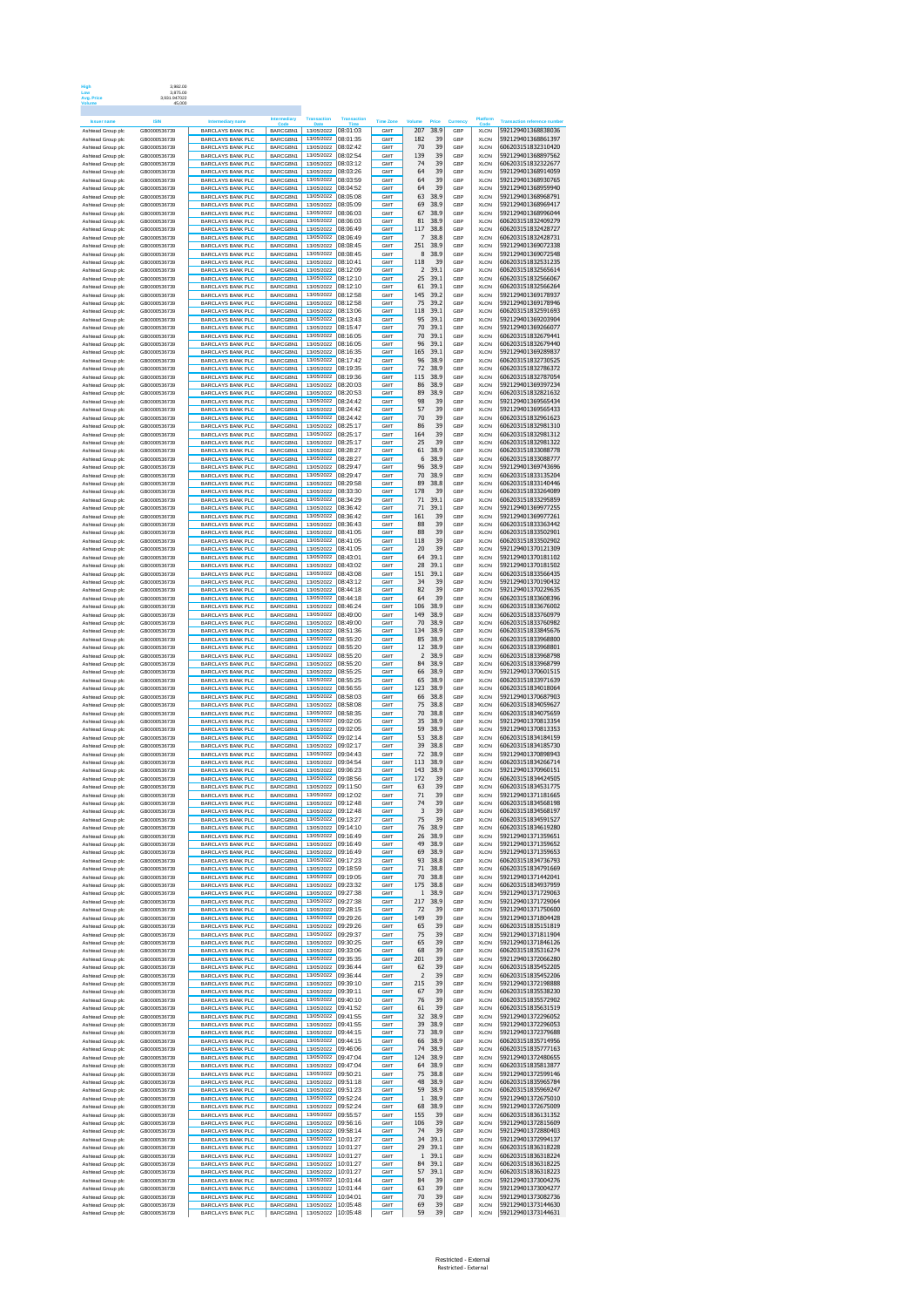| Ashtead Group plc                      | GB0000536739                 | <b>BARCLAYS BANK PLC</b>                             | BARCGBN1                    | 13/05/2022<br>13/05/2022                   | 10:05:48              | <b>GMT</b>               | 10<br>39                        | GBP        | <b>XLON</b>                | 592129401373144629                       |
|----------------------------------------|------------------------------|------------------------------------------------------|-----------------------------|--------------------------------------------|-----------------------|--------------------------|---------------------------------|------------|----------------------------|------------------------------------------|
| Ashtead Group plc<br>Ashtead Group plc | GB0000536739<br>GB0000536739 | <b>BARCLAYS BANK PLC</b><br><b>BARCLAYS BANK PLC</b> | BARCGBN1<br>BARCGBN1        | 13/05/2022                                 | 10:06:45<br>10:06:45  | GMT<br><b>GMT</b>        | 125<br>39<br>39<br>33           | GBP<br>GBP | <b>XLON</b><br><b>XLON</b> | 592129401373170189<br>592129401373170187 |
| Ashtead Group plc                      | GB0000536739                 | <b>BARCLAYS BANK PLC</b>                             | BARCGBN1                    | 13/05/2022                                 | 10:06:45              | GMT                      | 39<br>34                        | GBP        | <b>XLON</b>                | 592129401373170188                       |
| Ashtead Group plc                      | GB0000536739<br>GB0000536739 | <b>BARCLAYS BANK PLC</b>                             | BARCGBN1<br>BARCGBN1        | 13/05/2022<br>13/05/2022                   | 10:12:04<br>10:12:04  | <b>GMT</b><br>GMT        | 51<br>39.2<br>44<br>39.2        | GBP<br>GBP | <b>XLON</b><br><b>XLON</b> | 606203151836642575<br>606203151836642576 |
| Ashtead Group plc<br>Ashtead Group plc | GB0000536739                 | BARCLAYS BANK PLC<br><b>BARCLAYS BANK PLC</b>        | BARCGBN1                    | 13/05/2022                                 | 10:12:04              | <b>GMT</b>               | 58<br>39.2                      | GBP        | <b>XLON</b>                | 606203151836642574                       |
| Ashtead Group plc                      | GB0000536739                 | <b>BARCLAYS BANK PLC</b>                             | BARCGBN1                    | 13/05/2022                                 | 10:12:04              | <b>GMT</b>               | 39<br>39.2                      | GBP        | <b>XLON</b>                | 592129401373325250                       |
| Ashtead Group plc<br>Ashtead Group plc | GB0000536739<br>GB0000536739 | <b>BARCLAYS BANK PLC</b><br><b>BARCLAYS BANK PLC</b> | BARCGBN1<br>BARCGBN1        | 13/05/2022<br>13/05/2022                   | 10:14:07<br>10:14:07  | <b>GMT</b><br>GMT        | 3<br>39.2<br>61<br>39.2         | GBP<br>GBP | <b>XLON</b><br><b>XLON</b> | 606203151836709856<br>606203151836709854 |
| Ashtead Group plc                      | GB0000536739                 | <b>BARCLAYS BANK PLC</b>                             | BARCGBN1                    | 13/05/2022                                 | 10:14:07              | <b>GMT</b>               | 58<br>39.2                      | GBP        | <b>XLON</b>                | 606203151836709855                       |
| Ashtead Group plc                      | GB0000536739                 | <b>BARCLAYS BANK PLC</b>                             | BARCGBN1                    | 13/05/2022                                 | 10:15:38              | GMT                      | 147<br>39.2                     | GBP        | <b>XLON</b>                | 592129401373444551                       |
| Ashtead Group plc<br>Ashtead Group plc | GB0000536739                 | <b>BARCLAYS BANK PLC</b>                             | BARCGBN1                    | 13/05/2022<br>13/05/2022                   | 10:15:38<br>10:16:34  | <b>GMT</b>               | 70<br>39.2<br>77                | GBP        | <b>XLON</b>                | 606203151836759686<br>592129401373474232 |
| Ashtead Group plc                      | GB0000536739<br>GB0000536739 | <b>BARCLAYS BANK PLC</b><br><b>BARCLAYS BANK PLC</b> | BARCGBN1<br>BARCGBN1        | 13/05/2022                                 | 10:17:09              | GMT<br>GMT               | 39.1<br>81<br>39.1              | GBP<br>GBP | <b>XLON</b><br><b>XLON</b> | 606203151836809212                       |
| Ashtead Group plc                      | GB0000536739                 | <b>BARCLAYS BANK PLC</b>                             | BARCGBN1                    | 13/05/2022                                 | 10:21:55              | GMT                      | 31<br>39.1                      | GBP        | <b>XLON</b>                | 606203151836956060                       |
| Ashtead Group plc                      | GB0000536739                 | <b>BARCLAYS BANK PLC</b>                             | BARCGBN1                    | 13/05/2022 10:21:55<br>13/05/2022          | 10:21:55              | GMT                      | 76<br>39.1<br>85                | GBP        | <b>XLON</b>                | 606203151836956061                       |
| Ashtead Group plc<br>Ashtead Group plc | GB0000536739<br>GB0000536739 | <b>BARCLAYS BANK PLC</b><br><b>BARCLAYS BANK PLC</b> | BARCGBN1<br>BARCGBN1        | 13/05/2022                                 | 10:23:16              | GMT<br>GMT               | 39.1<br>68<br>39.1              | GBP<br>GBP | <b>XLON</b><br><b>XLON</b> | 606203151836956059<br>592129401373687503 |
| Ashtead Group plc                      | GB0000536739                 | <b>BARCLAYS BANK PLC</b>                             | BARCGBN1                    | 13/05/2022                                 | 10:25:00              | GMT                      | 65<br>39.1                      | GBP        | <b>XLON</b>                | 606203151837048747                       |
| Ashtead Group plo                      | GB0000536739                 | <b>BARCLAYS BANK PLC</b>                             | BARCGBN1                    | 13/05/2022                                 | 10:27:25              | GMT                      | 168<br>39.1                     | GBP        | <b>XLON</b>                | 592129401373818207                       |
| Ashtead Group plc<br>Ashtead Group plc | GB0000536739<br>GB0000536739 | <b>BARCLAYS BANK PLC</b><br>BARCLAYS BANK PLC        | BARCGBN1<br>BARCGBN1        | 13/05/2022<br>13/05/2022                   | 10:28:21<br>10:28:21  | GMT<br>GMT               | 39.1<br>61<br>148<br>39.1       | GBP<br>GBP | <b>XLON</b><br><b>XLON</b> | 592129401373847606<br>606203151837153660 |
| Ashtead Group plc                      | GB0000536739                 | <b>BARCLAYS BANK PLC</b>                             | BARCGBN1                    | 13/05/2022                                 | 10:30:37              | GMT                      | 70<br>39.1                      | GBP        | <b>XLON</b>                | 606203151837235645                       |
| Ashtead Group plc                      | GB0000536739                 | <b>BARCLAYS BANK PLC</b>                             | BARCGBN1                    | 13/05/2022                                 | 10:33:31              | <b>GMT</b>               | 65<br>39.1                      | GBP        | <b>XLON</b>                | 592129401374032420                       |
| Ashtead Group plc                      | GB0000536739<br>GB0000536739 | <b>BARCLAYS BANK PLC</b>                             | BARCGBN1<br>BARCGBN1        | 13/05/2022<br>13/05/2022                   | 10:33:31<br>10:35:25  | <b>GMT</b><br>GMT        | 39.1<br>65<br>39.1<br>64        | GBP<br>GBP | <b>XLON</b><br><b>XLON</b> | 592129401374032419<br>592129401374092413 |
| Ashtead Group plc<br>Ashtead Group plc | GB0000536739                 | BARCLAYS BANK PLC<br><b>BARCLAYS BANK PLC</b>        | BARCGBN1                    | 13/05/2022                                 | 10:35:25              | <b>GMT</b>               | 74<br>39.1                      | GBP        | <b>XLON</b>                | 592129401374092412                       |
| Ashtead Group plc                      | GB0000536739                 | BARCLAYS BANK PLC                                    | BARCGBN1                    | 13/05/2022                                 | 10:35:39              | <b>GMT</b>               | 65<br>39                        | GBP        | <b>XLON</b>                | 606203151837401338                       |
| Ashtead Group plc                      | GB0000536739                 | <b>BARCLAYS BANK PLC</b>                             | BARCGBN1                    | 13/05/2022                                 | 10:36:55              | <b>GMT</b>               | 106<br>39.1                     | GBP        | <b>XLON</b>                | 592129401374142575                       |
| Ashtead Group plc<br>Ashtead Group plc | GB0000536739<br>GB0000536739 | BARCLAYS BANK PLC<br><b>BARCLAYS BANK PLC</b>        | BARCGBN1<br>BARCGBN1        | 13/05/2022<br>13/05/2022                   | 10:38:16<br>10:43:40  | GMT<br><b>GMT</b>        | 75<br>39<br>41<br>39.1          | GBP<br>GBP | <b>XLON</b><br><b>XLON</b> | 606203151837483867<br>606203151837645371 |
| Ashtead Group plc                      | GB0000536739                 | BARCLAYS BANK PLC                                    | BARCGBN1                    | 13/05/2022                                 | 10:43:40              | <b>GMT</b>               | 26<br>39.1                      | GBP        | <b>XLON</b>                | 606203151837645369                       |
| Ashtead Group plc                      | GB0000536739                 | <b>BARCLAYS BANK PLC</b>                             | BARCGBN1                    | 13/05/2022                                 | 10:43:40              | <b>GMT</b>               | 39.1<br>87                      | GBP        | <b>XLON</b>                | 606203151837645370                       |
| Ashtead Group plc<br>Ashtead Group plc | GB0000536739<br>GB0000536739 | <b>BARCLAYS BANK PLC</b><br><b>BARCLAYS BANK PLC</b> | BARCGBN1<br>BARCGBN1        | 13/05/2022<br>13/05/2022                   | 10:43:40<br>10:43:46  | GMT<br><b>GMT</b>        | 29<br>39.1<br>61<br>39          | GBP<br>GBP | <b>XLON</b><br><b>XLON</b> | 606203151837645368<br>592129401374351357 |
| Ashtead Group plc                      | GB0000536739                 | BARCLAYS BANK PLC                                    | BARCGBN1                    | 13/05/2022                                 | 10:47:16              | GMT                      | 71<br>39                        | GBP        | <b>XLON</b>                | 592129401374485254                       |
| Ashtead Group plc                      | GB0000536739                 | <b>BARCLAYS BANK PLC</b>                             | BARCGBN1                    | 13/05/2022                                 | 10:47:16              | GMT                      | 95<br>39                        | GBP        | <b>XLON</b>                | 606203151837780322                       |
| Ashtead Group plc<br>Ashtead Group plc | GB0000536739<br>GB0000536739 | <b>BARCLAYS BANK PLC</b><br><b>BARCLAYS BANK PLC</b> | BARCGBN1<br>BARCGBN1        | 13/05/2022<br>13/05/2022                   | 10:48:28<br>10:48:28  | GMT<br>GMT               | 70<br>39<br>64<br>39            | GBP<br>GBP | <b>XLON</b><br><b>XLON</b> | 592129401374523611<br>592129401374523618 |
| Ashtead Group plc                      | GB0000536739                 | <b>BARCLAYS BANK PLC</b>                             | BARCGBN1                    | 13/05/2022                                 | 10:50:24              | GMT                      | 131<br>39                       | GBP        | <b>XLON</b>                | 606203151837873264                       |
| Ashtead Group plo                      | GB0000536739                 | <b>BARCLAYS BANK PLC</b>                             | BARCGBN1                    | 13/05/2022                                 | 10:53:06              | GMT                      | 63<br>39                        | GBP        | <b>XLON</b>                | 606203151837958454                       |
| Ashtead Group plc<br>Ashtead Group plc | GB0000536739<br>GB0000536739 | <b>BARCLAYS BANK PLC</b><br><b>BARCLAYS BANK PLC</b> | BARCGBN1<br>BARCGBN1        | 13/05/2022<br>13/05/2022                   | 10:54:55<br>10:57:40  | GMT<br>GMT               | 39<br>63<br>197<br>39           | GBP<br>GBP | <b>XLON</b><br><b>XLON</b> | 592129401374718580<br>606203151838098323 |
| Ashtead Group plc                      | GB0000536739                 | <b>BARCLAYS BANK PLC</b>                             | BARCGBN1                    | 13/05/2022                                 | 10:57:52              | GMT                      | 3<br>39                         | GBP        | <b>XLON</b>                | 606203151838103784                       |
| Ashtead Group plo                      | GB0000536739                 | BARCLAYS BANK PLC                                    | BARCGBN1                    | 13/05/2022                                 | 11:00:52              | GMT                      | 65<br>39                        | GBP        | <b>XLON</b>                | 592129401374908074                       |
| Ashtead Group plc<br>Ashtead Group plc | GB0000536739<br>GB0000536739 | BARCLAYS BANK PLC<br>BARCLAYS BANK PLC               | BARCGBN1<br>BARCGBN1        | 13/05/2022<br>13/05/2022                   | 11:00:52<br>11:01:23  | <b>GMT</b><br>GMT        | 125<br>39<br>63<br>39           | GBP<br>GBP | <b>XLON</b><br><b>XLON</b> | 592129401374908073<br>592129401374925176 |
| Ashtead Group plc                      | GB0000536739                 | <b>BARCLAYS BANK PLC</b>                             | BARCGBN1                    | 13/05/2022                                 | 11:01:23              | <b>GMT</b>               | 81<br>39                        | GBP        | <b>XLON</b>                | 592129401374925175                       |
| Ashtead Group plc                      | GB0000536739                 | <b>BARCLAYS BANK PLC</b>                             | BARCGBN1                    | 13/05/2022                                 | 11:06:54              | <b>GMT</b>               | 39<br>52                        | GBP        | <b>XLON</b>                | 606203151838382979                       |
| Ashtead Group plc                      | GB0000536739                 | <b>BARCLAYS BANK PLC</b>                             | BARCGBN1                    | 13/05/2022                                 | 11:07:00              | <b>GMT</b>               | 39<br>149                       | GBP        | <b>XLON</b>                | 592129401375102736                       |
| Ashtead Group plc<br>Ashtead Group plc | GB0000536739<br>GB0000536739 | BARCLAYS BANK PLC<br><b>BARCLAYS BANK PLC</b>        | BARCGBN1<br>BARCGBN1        | 13/05/2022<br>13/05/2022                   | 11:10:18<br>111.10.18 | GMT<br><b>GMT</b>        | 39<br>30<br>39<br>43            | GBP<br>GBP | <b>XLON</b><br><b>XLON</b> | 592129401375204428<br>592129401375204426 |
| Ashtead Group plc                      | GB0000536739                 | <b>BARCLAYS BANK PLC</b>                             | BARCGBN1                    | 13/05/2022                                 | 11:10:18              | <b>GMT</b>               | 39<br>54                        | GBP        | <b>XLON</b>                | 592129401375204427                       |
| Ashtead Group plc                      | GB0000536739                 | <b>BARCLAYS BANK PLC</b>                             | BARCGBN1                    | 13/05/2022                                 | 11:10:18              | <b>GMT</b>               | 39<br>18                        | GBP        | <b>XLON</b>                | 606203151838486149                       |
| Ashtead Group plc<br>Ashtead Group plc | GB0000536739<br>GB0000536739 | BARCLAYS BANK PLC<br><b>BARCLAYS BANK PLC</b>        | BARCGBN1<br>BARCGBN1        | 13/05/2022<br>13/05/2022                   | 11:10:19<br>11:11:24  | GMT<br><b>GMT</b>        | 39<br>59<br>39<br>58            | GBP<br>GBP | <b>XLON</b><br><b>XLON</b> | 592129401375204447<br>606203151838517977 |
| Ashtead Group plc                      | GB0000536739                 | BARCLAYS BANK PLC                                    | BARCGBN1                    | 13/05/2022                                 | 11:11:24              | <b>GMT</b>               | 39<br>11                        | GBP        | <b>XLON</b>                | 606203151838517979                       |
| Ashtead Group plc                      | GB0000536739                 | <b>BARCLAYS BANK PLC</b>                             | BARCGBN1                    | 13/05/2022 11:15:50                        |                       | <b>GMT</b>               | 39<br>29                        | GBP        | <b>XLON</b>                | 592129401375377296                       |
| Ashtead Group plc                      | GB0000536739                 | <b>BARCLAYS BANK PLC</b>                             | BARCGBN1                    | 13/05/2022 11:15:50<br>13/05/2022 11:15:50 |                       | GMT<br>GMT               | 39<br>85<br>84<br>39            | GBP<br>GBP | <b>XLON</b><br><b>XLON</b> | 592129401375377294<br>592129401375377295 |
| Ashtead Group plc<br>Ashtead Group plc | GB0000536739<br>GB0000536739 | <b>BARCLAYS BANK PLC</b><br><b>BARCLAYS BANK PLC</b> | BARCGBN1<br>BARCGBN1        | 13/05/2022                                 | 11:17:13              | GMT                      | 63<br>39                        | GBP        | <b>XLON</b>                | 592129401375425160                       |
| Ashtead Group plo                      | GB0000536739                 | <b>BARCLAYS BANK PLC</b>                             | BARCGBN1                    | 13/05/2022 11:21:58                        |                       | GMT                      | 160<br>39                       | GBP        | <b>XLON</b>                | 592129401375565613                       |
| Ashtead Group plc                      | GB0000536739                 | <b>BARCLAYS BANK PLC</b>                             | BARCGBN1                    | 13/05/2022 11:21:58<br>13/05/2022 11:25:35 |                       | GMT                      | 48<br>39                        | GBP        | <b>XLON</b>                | 592129401375565668                       |
| Ashtead Group plc<br>Ashtead Group plc | GB0000536739<br>GB0000536739 | <b>BARCLAYS BANK PLC</b><br><b>BARCLAYS BANK PLC</b> | BARCGBN1<br>BARCGBN1        | 13/05/2022                                 | 11:25:35              | GMT<br>GMT               | 39<br>191<br>39<br>$\mathbf{1}$ | GBP<br>GBP | <b>XLON</b><br><b>XLON</b> | 592129401375677653<br>592129401375677651 |
| Ashtead Group plc                      | GB0000536739                 | <b>BARCLAYS BANK PLC</b>                             | BARCGBN1                    | 13/05/2022 11:25:35                        |                       | GMT                      | $\mathbf{1}$<br>39              | GBP        | <b>XLON</b>                | 592129401375677652                       |
| Ashtead Group plc                      | GB0000536739                 | <b>BARCLAYS BANK PLC</b>                             | BARCGBN1                    | 13/05/2022 11:29:36                        |                       | GMT                      | 64<br>39                        | GBP        | <b>XLON</b>                | 606203151839062784                       |
| Ashtead Group plc<br>Ashtead Group plc | GB0000536739<br>GB0000536739 | <b>BARCLAYS BANK PLC</b><br><b>BARCLAYS BANK PLC</b> | BARCGBN1<br>BARCGBN1        | 13/05/2022<br>13/05/2022                   | 11:30:01<br>11:30:01  | GMT<br>GMT               | 61<br>39<br>61<br>39            | GBP<br>GBP | <b>XLON</b><br><b>XLON</b> | 592129401375807012<br>592129401375807011 |
| Ashtead Group plo                      | GB0000536739                 | BARCLAYS BANK PLC                                    | BARCGBN1                    | 13/05/2022                                 | 11:30:01              | GMT                      | 70<br>39                        | GBP        | <b>XLON</b>                | 606203151839075035                       |
| Ashtead Group plc                      | GB0000536739                 | BARCLAYS BANK PLC                                    | BARCGBN1                    | 13/05/2022                                 | 11:30:01              | <b>GMT</b>               | 64<br>39                        | GBP        | <b>XLON</b>                | 606203151839075034                       |
| Ashtead Group plc<br>Ashtead Group plc | GB0000536739<br>GB0000536739 | BARCLAYS BANK PLC<br><b>BARCLAYS BANK PLC</b>        | BARCGBN1<br>BARCGBN1        | 13/05/2022<br>13/05/2022                   | 11:35:41<br>11:35:41  | GMT<br><b>GMT</b>        | 182<br>39.1<br>95<br>39.1       | GBP<br>GBP | <b>XLON</b><br><b>XLON</b> | 606203151839249483<br>606203151839249482 |
| Ashtead Group plc                      | GB0000536739                 | BARCLAYS BANK PLC                                    | BARCGBN1                    | 13/05/2022                                 | 11:35:41              | <b>GMT</b>               | 17<br>39.1                      | GBP        | <b>XLON</b>                | 592129401375985945                       |
| Ashtead Group plc                      | GB0000536739                 | <b>BARCLAYS BANK PLC</b>                             | BARCGBN1                    | 13/05/2022                                 | 11:41:25              | <b>GMT</b>               | 71<br>39.3                      | GBP        | <b>XLON</b>                | 592129401376192062                       |
| Ashtead Group plc                      | GB0000536739                 | BARCLAYS BANK PLC                                    | BARCGBN1                    | 13/05/2022<br>13/05/2022                   | 11:41:25              | GMT                      | 39.3<br>84<br>32<br>39.3        | GBP        | <b>XLON</b>                | 592129401376192063<br>592129401376192067 |
| Ashtead Group plc<br>Ashtead Group plc | GB0000536739<br>GB0000536739 | <b>BARCLAYS BANK PLC</b><br><b>BARCLAYS BANK PLC</b> | BARCGBN1<br>BARCGBN1        | 13/05/2022                                 | 11:41:25<br>11:41:45  | <b>GMT</b><br><b>GMT</b> | 68<br>39.2                      | GBP<br>GBP | <b>XLON</b><br><b>XLON</b> | 606203151839463104                       |
| Ashtead Group plc                      | GB0000536739                 | <b>BARCLAYS BANK PLC</b>                             | RARCGRN1                    | 13/05/2022                                 | 11:42:15              | <b>GMT</b>               | 39.2<br>122                     | GBP        | <b>XLON</b>                | 592129401376220452                       |
| Ashtead Group plc                      | GB0000536739                 | <b>BARCLAYS BANK PLC</b>                             | BARCGBN1                    | 13/05/2022                                 | 11:45:22<br>11:45:22  | GMT                      | 39.2<br>73<br>75<br>39.2        | GBP        | <b>XLON</b>                | 592129401376327297                       |
| Ashtead Group plc<br>Ashtead Group plc | GB0000536739<br>GB0000536739 | <b>BARCLAYS BANK PLC</b><br><b>BARCLAYS BANK PLC</b> | BARCGBN1<br><b>BARCGBN1</b> | 13/05/2022<br>13/05/2022                   | 11:47:01              | <b>GMT</b><br><b>GMT</b> | 39.2<br>61                      | GBP<br>GBP | <b>XLON</b><br><b>XLON</b> | 606203151839583145<br>592129401376390203 |
| Ashtead Group plc                      | GB0000536739                 | <b>BARCLAYS BANK PLC</b>                             | BARCGBN1                    | 13/05/2022 11:47:01                        |                       | <b>GMT</b>               | 39.2<br>72                      | GBP        | <b>XLON</b>                | 606203151839644817                       |
| Ashtead Group plc                      | GB0000536739                 | BARCLAYS BANK PLC                                    | BARCGBN1                    | 13/05/2022 11:48:53                        |                       | GMT                      | 75<br>39.1                      | GBP        | <b>XLON</b>                | 606203151839711140                       |
| Ashtead Group plc<br>Ashtead Group plc | GB0000536739<br>GB0000536739 | <b>BARCLAYS BANK PLO</b><br><b>BARCLAYS BANK PLC</b> | BARCGBN1<br>BARCGBN1        | 13/05/2022<br>13/05/2022                   | 11:48:53<br>11:53:21  | <b>GMT</b><br><b>GMT</b> | 65<br>39.1<br>76<br>39.1        | GRP<br>GBP | XI ON<br><b>XLON</b>       | 592129401376458126<br>592129401376609464 |
| Ashtead Group plc                      | GB0000536739                 | <b>BARCLAYS BANK PLC</b>                             | BARCGBN1                    | 13/05/2022 11:53:21                        |                       | GMT                      | 33<br>39.1                      | GBP        | <b>XLON</b>                | 606203151839859781                       |
| Ashtead Group plc                      | GB0000536739                 | <b>BARCLAYS BANK PLC</b>                             | BARCGBN1                    | 13/05/2022 11:53:21                        |                       | GMT                      | 30<br>39.1                      | GBP        | <b>XLON</b>                | 606203151839859782                       |
| Ashtead Group plc<br>Ashtead Group plc | GB0000536739<br>GB0000536739 | <b>BARCLAYS BANK PLC</b><br><b>BARCLAYS BANK PLC</b> | BARCGBN1<br>BARCGBN1        | 13/05/2022 11:53:21<br>13/05/2022          | 11:59:31              | GMT<br>GMT               | 63<br>39.1<br>143<br>39.2       | GBP<br>GBP | <b>XLON</b><br><b>XLON</b> | 606203151839859779<br>606203151840069602 |
| Ashtead Group plc                      | GB0000536739                 | <b>BARCLAYS BANK PLC</b>                             | BARCGBN1                    | 13/05/2022 11:59:31                        |                       | GMT                      | 185<br>39.2                     | GBP        | XLON                       | 606203151840069603                       |
| Ashtead Group plc                      | GB0000536739                 | <b>BARCLAYS BANK PLC</b>                             | BARCGBN1                    | 13/05/2022 12:02:14                        |                       | GMT                      | 68<br>39.3                      | GBP        | <b>XLON</b>                | 592129401376912693                       |
| Ashtead Group plc<br>Ashtead Group plc | GB0000536739<br>GB0000536739 | <b>BARCLAYS BANK PLC</b><br><b>BARCLAYS BANK PLC</b> | BARCGBN1<br>BARCGBN1        | 13/05/2022<br>13/05/2022                   | 12:03:04<br>12:04:15  | GMT<br><b>GMT</b>        | 110<br>39.3<br>75<br>39.3       | GBP<br>GBP | <b>XLON</b><br><b>XLON</b> | 606203151840185420<br>592129401376979975 |
| Ashtead Group plc                      | GB0000536739                 | BARCLAYS BANK PLC                                    | BARCGBN1                    | 13/05/2022                                 | 12:07:35              | <b>GMT</b>               | 25<br>39.3                      | GBP        | <b>XLON</b>                | 592129401377082838                       |
| Ashtead Group plc                      | GB0000536739                 | <b>BARCLAYS BANK PLC</b>                             | BARCGBN1                    | 13/05/2022<br>13/05/2022                   | 12:07:35              | <b>GMT</b>               | 39.3<br>48                      | GBP        | <b>XLON</b>                | 592129401377082839                       |
| Ashtead Group plc<br>Ashtead Group plc | GB0000536739<br>GB0000536739 | <b>BARCLAYS BANK PLC</b><br><b>BARCLAYS BANK PLC</b> | BARCGBN1<br>BARCGBN1        | 13/05/2022                                 | 12:07:35<br>12:09:07  | GMT<br><b>GMT</b>        | 74<br>39.3<br>72<br>39.3        | GBP<br>GBP | <b>XLON</b><br><b>XLON</b> | 592129401377082848<br>592129401377128811 |
| Ashtead Group plc                      | GB0000536739                 | <b>BARCLAYS BANK PLC</b>                             | BARCGBN1                    | 13/05/2022                                 | 12:13:51              | <b>GMT</b>               | 227<br>39.3                     | GBP        | <b>XLON</b>                | 606203151840503973                       |
| Ashtead Group plc<br>Ashtead Group plc | GR0000536739<br>GB0000536739 | <b>BARCLAYS BANK PLC</b><br><b>BARCLAYS BANK PLC</b> | BARCGBN1<br>BARCGBN1        | 13/05/2022 12:13:51<br>13/05/2022 12:14:21 |                       | <b>GMT</b><br>GMT        | 39.3<br>61<br>124<br>39.3       | GBP<br>GBP | <b>XLON</b><br><b>XLON</b> | 592129401377267420<br>606203151840523379 |
| Ashtead Group plc                      | GB0000536739                 | <b>BARCLAYS BANK PLC</b>                             | BARCGBN1                    | 13/05/2022                                 | 12:17:34              | <b>GMT</b>               | 39.3<br>63                      | GBP        | <b>XLON</b>                | 606203151840635797                       |
| Ashtead Group plc                      | GB0000536739                 | <b>BARCLAYS BANK PLC</b>                             | BARCGBN1                    | 13/05/2022                                 | 12:20:32              | <b>GMT</b>               | 74<br>39.4                      | GBP        | <b>XLON</b>                | 606203151840740518                       |
| Ashtead Group plc<br>Ashtead Group plc | GB0000536739<br>GB0000536739 | <b>BARCLAYS BANK PLC</b><br><b>BARCLAYS BANK PLC</b> | BARCGBN1<br>BARCGBN1        | 13/05/2022<br>13/05/2022 12:25:01          | 12:21:40              | <b>GMT</b><br>GMT        | 164<br>39.4<br>183<br>39.4      | GBP<br>GBP | <b>XLON</b><br><b>XLON</b> | 592129401377545267<br>592129401377658968 |
| Ashtead Group plc                      | GB0000536739                 | <b>BARCLAYS BANK PLC</b>                             | BARCGBN1                    | 13/05/2022                                 | 12:28:56              | <b>GMT</b>               | 12<br>39.4                      | GBP        | <b>XLON</b>                | 606203151841010153                       |
| Ashtead Group plc                      | GB0000536739                 | <b>BARCLAYS BANK PLC</b>                             | BARCGBN1                    | 13/05/2022                                 | 12:28:56              | GMT                      | 15<br>39.4                      | GBP        | <b>XLON</b>                | 606203151841010154                       |
| Ashtead Group plc                      | GB0000536739                 | <b>BARCLAYS BANK PLC</b><br><b>BARCLAYS BANK PLC</b> | BARCGBN1                    | 13/05/2022 12:28:56<br>13/05/2022 12:28:57 |                       | GMT<br>GMT               | 64<br>39.4<br>6<br>39.4         | GBP<br>GBP | <b>XLON</b><br><b>XLON</b> | 606203151841010152<br>606203151841010532 |
| Ashtead Group plc<br>Ashtead Group plc | GB0000536739<br>GB0000536739 | <b>BARCLAYS BANK PLC</b>                             | BARCGBN1<br>BARCGBN1        | 13/05/2022 12:29:06                        |                       | GMT                      | 72<br>39.4                      | GBP        | <b>XLON</b>                | 606203151841015397                       |
| Ashtead Group plc                      | GB0000536739                 | <b>BARCLAYS BANK PLC</b>                             | BARCGBN1                    | 13/05/2022 12:33:18                        |                       | GMT                      | 39.5<br>16                      | GBP        | <b>XLON</b>                | 592129401377916719                       |
| Ashtead Group plc<br>Ashtead Group plc | GB0000536739<br>GB0000536739 | <b>BARCLAYS BANK PLC</b><br><b>BARCLAYS BANK PLC</b> | BARCGBN1<br>BARCGBN1        | 13/05/2022 12:33:18<br>13/05/2022 12:33:18 |                       | GMT<br>GMT               | 15<br>39.5<br>48<br>39.5        | GBP<br>GBP | <b>XLON</b><br><b>XLON</b> | 606203151841139450<br>606203151841139451 |
| Ashtead Group plc                      | GB0000536739                 | <b>BARCLAYS BANK PLC</b>                             | BARCGBN1                    | 13/05/2022 12:33:18                        |                       | GMT                      | 3<br>39.5                       | GBP        | <b>XLON</b>                | 606203151841139452                       |
| Ashtead Group plc                      | GB0000536739                 | <b>BARCLAYS BANK PLC</b>                             | BARCGBN1                    | 13/05/2022                                 | 12:33:18              | GMT                      | 15<br>39.5                      | GBP        | <b>XLON</b>                | 606203151841139453                       |
| Ashtead Group plc<br>Ashtead Group plc | GB0000536739<br>GB0000536739 | <b>BARCLAYS BANK PLC</b><br><b>BARCLAYS BANK PLC</b> | BARCGBN1<br>BARCGBN1        | 13/05/2022<br>13/05/2022                   | 12:33:20<br>12:33:20  | GMT<br>GMT               | 74<br>39.5<br>26<br>39.5        | GBP<br>GBP | XLON<br><b>XLON</b>        | 606203151841140350<br>592129401377917718 |
| Ashtead Group plc                      | GB0000536739                 | BARCLAYS BANK PLC                                    | BARCGBN1                    | 13/05/2022                                 | 12:34:07              | GMT                      | 182<br>39.5                     | GBP        | <b>XLON</b>                | 606203151841162777                       |
| Ashtead Group plc                      | GB0000536739                 | <b>BARCLAYS BANK PLC</b>                             | BARCGBN1                    | 13/05/2022                                 | 12:35:13              | GMT                      | 115<br>39.5                     | GBP        | <b>XLON</b>                | 606203151841197462                       |
| Ashtead Group plc                      | GB0000536739                 | <b>BARCLAYS BANK PLC</b>                             | BARCGBN1                    | 13/05/2022                                 | 12:40:37              | <b>GMT</b>               | 39.5<br>120                     | GBP        | <b>XLON</b>                | 592129401378140330<br>606203151841432565 |
| Ashtead Group plc<br>Ashtead Group plc | GB0000536739<br>GB0000536739 | <b>BARCLAYS BANK PLC</b><br><b>BARCLAYS BANK PLC</b> | BARCGBN1<br>BARCGBN1        | 13/05/2022<br>13/05/2022                   | 12:43:08<br>12:43:13  | <b>GMT</b><br>GMT        | 39.5<br>23<br>43<br>39.5        | GBP<br>GBP | <b>XLON</b><br><b>XLON</b> | 606203151841435338                       |
| Ashtead Group plc                      | GB0000536739                 | <b>BARCLAYS BANK PLC</b>                             | BARCGBN1                    | 13/05/2022                                 | 12:43:13              | <b>GMT</b>               | 39.5<br>26                      | GBP        | <b>XLON</b>                | 606203151841435339                       |
| Ashtead Group plc                      | GB0000536739                 | <b>BARCLAYS BANK PLC</b>                             | BARCGBN1                    | 13/05/2022                                 | 12:43:16              | <b>GMT</b>               | 12<br>39.5                      | GBP        | <b>XLON</b>                | 606203151841436820                       |
| Ashtead Group plc<br>Ashtead Group plc | GB0000536739<br>GB0000536739 | <b>BARCLAYS BANK PLC</b><br><b>BARCLAYS BANK PLC</b> | BARCGBN1<br>BARCGBN1        | 13/05/2022<br>13/05/2022                   | 12:43:16<br>12:45:10  | <b>GMT</b><br>GMT        | 28<br>39.5<br>72<br>39.5        | GBP<br>GBP | <b>XLON</b><br><b>XLON</b> | 606203151841436821<br>592129401378275292 |
| Ashtead Group plc                      | GB0000536739                 | <b>BARCLAYS BANK PLC</b>                             | BARCGBN1                    | 13/05/2022                                 | 12:45:10              | <b>GMT</b>               | 21<br>39.5                      | GBP        | <b>XLON</b>                | 606203151841489944                       |
| Ashtead Group plc                      | GB0000536739                 | <b>BARCLAYS BANK PLC</b>                             | BARCGBN1                    | 13/05/2022                                 | 12:45:10              | <b>GMT</b>               | 50<br>39.5                      | GBP        | <b>XLON</b>                | 606203151841489945                       |
| Ashtead Group plc<br>Ashtead Group plc | GB0000536739<br>GB0000536739 | <b>BARCLAYS BANK PLC</b><br><b>BARCLAYS BANK PLC</b> | BARCGBN1<br>BARCGBN1        | 13/05/2022<br>13/05/2022                   | 12:45:10<br>12:45:17  | <b>GMT</b><br>GMT        | 137<br>39.5<br>74<br>39.4       | GBP<br>GBP | <b>XLON</b><br><b>XLON</b> | 606203151841489947<br>592129401378278605 |
| Ashtead Group plc                      | GB0000536739                 | <b>BARCLAYS BANK PLC</b>                             | BARCGBN1                    | 13/05/2022                                 | 12:47:07              | GMT                      | 30<br>39.4                      | GBP        | <b>XLON</b>                | 592129401378326419                       |
| Ashtead Group plc                      | GB0000536739                 | <b>BARCLAYS BANK PLC</b>                             | BARCGBN1                    | 13/05/2022                                 | 12:47:07              | GMT                      | 94<br>39.4                      | GBP        | <b>XLON</b>                | 592129401378326420                       |
| Ashtead Group plc<br>Ashtead Group plc | GB0000536739<br>GB0000536739 | <b>BARCLAYS BANK PLC</b><br><b>BARCLAYS BANK PLC</b> | BARCGBN1<br>BARCGBN1        | 13/05/2022 12:54:26<br>13/05/2022          | 12:54:57              | GMT<br>GMT               | 151<br>39.4<br>32<br>39.5       | GBP<br>GBP | <b>XLON</b><br><b>XLON</b> | 606203151841756661<br>592129401378566076 |
| Ashtead Group plc                      | GB0000536739                 | <b>BARCLAYS BANK PLC</b>                             | BARCGBN1                    | 13/05/2022 12:54:57                        |                       | GMT                      | 139<br>39.5                     | GBP        | <b>XLON</b>                | 592129401378566077                       |
| Ashtead Group plc<br>Ashtead Group plo | GB0000536739<br>GB0000536739 | <b>BARCLAYS BANK PLC</b><br><b>BARCLAYS BANK PLC</b> | BARCGBN1<br>BARCGBN1        | 13/05/2022 12:54:57<br>13/05/2022 12:55:10 |                       | GMT<br>GMT               | 10<br>39.5<br>39.5<br>1         | GBP<br>GBP | <b>XLON</b><br><b>XLON</b> | 592129401378566144<br>606203151841781221 |
|                                        |                              |                                                      |                             |                                            |                       |                          |                                 |            |                            |                                          |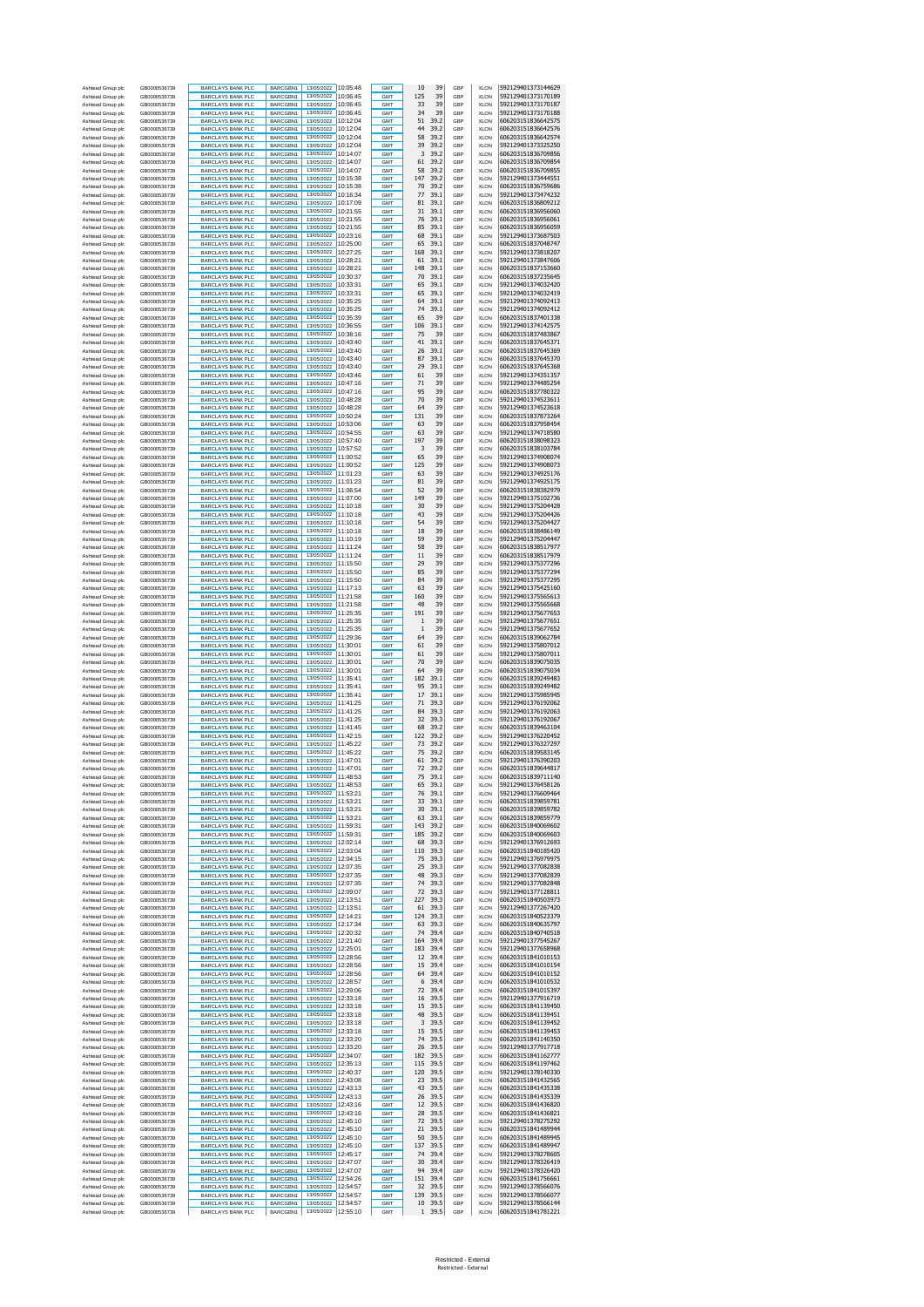| Ashtead Group plc                      | GB0000536739                 | <b>BARCLAYS BANK PLC</b>                             | BARCGBN1             | 13/05/2022 12:55:11                        |                      | <b>GMT</b>               | 39.5<br>63                            | GBP        | <b>XLON</b>                | 606203151841781743                       |
|----------------------------------------|------------------------------|------------------------------------------------------|----------------------|--------------------------------------------|----------------------|--------------------------|---------------------------------------|------------|----------------------------|------------------------------------------|
| Ashtead Group plc<br>Ashtead Group plc | GB0000536739<br>GB0000536739 | BARCLAYS BANK PLC<br><b>BARCLAYS BANK PLC</b>        | BARCGBN1<br>BARCGBN1 | 13/05/2022 12:59:32<br>13/05/2022          | 12:59:32             | GMT<br><b>GMT</b>        | 138<br>39.5<br>39.5<br>$\overline{4}$ | GBP<br>GBP | <b>XLON</b><br><b>XLON</b> | 606203151841929552<br>606203151841929554 |
| Ashtead Group plc                      | GB0000536739                 | BARCLAYS BANK PLC                                    | BARCGBN1             | 13/05/2022                                 | 12:59:50             | GMT                      | 61<br>39.5                            | GBP        | <b>XLON</b>                | 606203151841937624                       |
| Ashtead Group plc<br>Ashtead Group plc | GB0000536739<br>GB0000536739 | <b>BARCLAYS BANK PLC</b><br><b>BARCLAYS BANK PLC</b> | BARCGBN1<br>BARCGBN1 | 13/05/2022 13:00:18<br>13/05/2022 13:05:24 |                      | <b>GMT</b><br>GMT        | 100<br>39.5<br>69<br>39.4             | GBP<br>GBP | <b>XLON</b><br><b>XLON</b> | 592129401378752791<br>592129401378927712 |
| Ashtead Group plc                      | GB0000536739                 | <b>BARCLAYS BANK PLC</b>                             | BARCGBN1             | 13/05/2022                                 | 13:05:24             | <b>GMT</b>               | 47<br>39.4                            | GBP        | <b>XLON</b>                | 606203151842125097                       |
| Ashtead Group plc                      | GB0000536739<br>GB0000536739 | BARCLAYS BANK PLC                                    | BARCGBN1             | 13/05/2022<br>13/05/2022 13:05:24          | 13:05:24             | <b>GMT</b><br><b>GMT</b> | 16<br>39.4<br>39.4<br>62              | GBP<br>GBP | <b>XLON</b><br><b>XLON</b> | 606203151842125098<br>606203151842125096 |
| Ashtead Group plc<br>Ashtead Group plc | GB0000536739                 | <b>BARCLAYS BANK PLC</b><br>BARCLAYS BANK PLC        | BARCGBN1<br>BARCGBN1 | 13/05/2022 13:11:41                        |                      | GMT                      | 200<br>39.5                           | GBP        | <b>XLON</b>                | 592129401379126898                       |
| Ashtead Group plc                      | GB0000536739                 | <b>BARCLAYS BANK PLC</b>                             | BARCGBN1             | 13/05/2022 13:11:41                        | 13:11:47             | <b>GMT</b>               | 39.5<br>1                             | GBP        | <b>XLON</b>                | 592129401379126904                       |
| Ashtead Group plc<br>Ashtead Group plc | GB0000536739<br>GB0000536739 | BARCLAYS BANK PLC<br>BARCLAYS BANK PLC               | BARCGBN1<br>BARCGBN1 | 13/05/2022<br>13/05/2022                   | 13:16:09             | GMT<br><b>GMT</b>        | 62<br>39.5<br>196<br>39.6             | GBP<br>GBP | <b>XLON</b><br><b>XLON</b> | 606203151842323042<br>592129401379286148 |
| Ashtead Group plc                      | GB0000536739                 | BARCLAYS BANK PLC                                    | BARCGBN1             | 13/05/2022 13:17:05                        |                      | GMT                      | 63<br>39.6                            | GBP        | <b>XLON</b>                | 592129401379319786                       |
| Ashtead Group plc<br>Ashtead Group plc | GB0000536739<br>GB0000536739 | <b>BARCLAYS BANK PLC</b><br>BARCLAYS BANK PLC        | BARCGBN1<br>BARCGBN1 | 13/05/2022 13:17:05<br>13/05/2022          | 13:20:01             | GMT<br>GMT               | 146<br>39.6<br>74<br>39.6             | GBP<br>GBP | XLON<br><b>XLON</b>        | 606203151842507666<br>592129401379419863 |
| Ashtead Group plo                      | GB0000536739                 | BARCLAYS BANK PLC                                    | BARCGBN1             | 13/05/2022 13:20:01                        |                      | GMT                      | 68<br>39.6                            | GBP        | <b>XLON</b>                | 606203151842605133                       |
| Ashtead Group plc<br>Ashtead Group plc | GB0000536739<br>GB0000536739 | <b>BARCLAYS BANK PLC</b><br><b>BARCLAYS BANK PLC</b> | BARCGBN1<br>BARCGBN1 | 13/05/2022 13:22:57<br>13/05/2022 13:22:57 |                      | GMT<br>GMT               | 69<br>39.6<br>82<br>39.6              | GBP<br>GBP | <b>XLON</b><br><b>XLON</b> | 592129401379520831<br>606203151842703406 |
| Ashtead Group plc                      | GB0000536739                 | <b>BARCLAYS BANK PLC</b>                             | BARCGBN1             | 13/05/2022                                 | 13:24:04             | GMT                      | 49<br>39.6                            | GBP        | <b>XLON</b>                | 606203151842741540                       |
| Ashtead Group plo<br>Ashtead Group plc | GB0000536739<br>GB0000536739 | BARCLAYS BANK PLC<br><b>BARCLAYS BANK PLC</b>        | BARCGBN1<br>BARCGBN1 | 13/05/2022<br>13/05/2022 13:24:04          | 13:24:04             | GMT<br>GMT               | 30<br>39.6<br>10<br>39.6              | GBP<br>GBP | <b>XLON</b><br><b>XLON</b> | 606203151842741541<br>592129401379559827 |
| Ashtead Group plo                      | GB0000536739                 | BARCLAYS BANK PLC                                    | BARCGBN1             | 13/05/2022 13:24:06                        |                      | GMT                      | 55<br>39.6                            | GBP        | XLON                       | 592129401379561120                       |
| Ashtead Group plc                      | GB0000536739                 | BARCLAYS BANK PLC                                    | BARCGBN1             | 13/05/2022                                 | 13:24:06             | GMT                      | 5<br>39.6                             | GBP        | <b>XLON</b>                | 592129401379561122                       |
| Ashtead Group plc<br>Ashtead Group plc | GB0000536739<br>GB0000536739 | BARCLAYS BANK PLC<br><b>BARCLAYS BANK PLC</b>        | BARCGBN1<br>BARCGBN1 | 13/05/2022<br>13/05/2022 13:29:34          | 13:29:34             | <b>GMT</b><br><b>GMT</b> | 32<br>39.6<br>23<br>39.6              | GBP<br>GBP | <b>XLON</b><br><b>XLON</b> | 592129401379753268<br>592129401379753273 |
| Ashtead Group plc                      | GB0000536739                 | <b>BARCLAYS BANK PLC</b>                             | BARCGBN1             | 13/05/2022 13:29:34                        |                      | GMT                      | 19<br>39.6                            | GBP        | <b>XLON</b>                | 592129401379753311                       |
| Ashtead Group plc<br>Ashtead Group plc | GB0000536739<br>GB0000536739 | BARCLAYS BANK PLC<br>BARCLAYS BANK PLC               | BARCGBN1<br>BARCGBN1 | 13/05/2022<br>13/05/2022                   | 13:29:37<br>13:29:39 | <b>GMT</b><br><b>GMT</b> | 98<br>39.6<br>10<br>39.6              | GBP<br>GBP | <b>XLON</b><br><b>XLON</b> | 592129401379755504<br>592129401379756853 |
| Ashtead Group plc                      | GB0000536739                 | <b>BARCLAYS BANK PLC</b>                             | BARCGBN1             | 13/05/2022 13:31:54                        |                      | <b>GMT</b>               | 39.6<br>67                            | GBP        | <b>XLON</b>                | 592129401379842959                       |
| Ashtead Group plc<br>Ashtead Group plc | GB0000536739<br>GB0000536739 | BARCLAYS BANK PLC<br><b>BARCLAYS BANK PLC</b>        | BARCGBN1<br>BARCGBN1 | 13/05/2022 13:31:54<br>13/05/2022 13:33:02 |                      | GMT<br><b>GMT</b>        | 66<br>39.6<br>65<br>39.6              | GBP<br>GBP | <b>XLON</b><br><b>XLON</b> | 606203151843017163<br>606203151843055219 |
| Ashtead Group plc                      | GB0000536739                 | BARCLAYS BANK PLC                                    | BARCGBN1             | 13/05/2022                                 | 13:33:43             | <b>GM</b>                | 66<br>39.6                            | GBP        | <b>XLON</b>                | 606203151843077939                       |
| Ashtead Group plc<br>Ashtead Group plc | GB0000536739<br>GB0000536739 | <b>BARCLAYS BANK PLC</b><br>BARCLAYS BANK PLC        | BARCGBN1<br>BARCGBN1 | 13/05/2022 13:33:43<br>13/05/2022 13:36:58 |                      | <b>GMT</b><br>GMT        | 39.5<br>148<br>71<br>39.5             | GBP<br>GBP | <b>XLON</b><br><b>XLON</b> | 592129401379905255<br>606203151843186454 |
| Ashtead Group plc                      | GB0000536739                 | <b>BARCLAYS BANK PLC</b>                             | BARCGBN1             | 13/05/2022 13:36:58                        |                      | <b>GMT</b>               | 39.5<br>65                            | GBP        | <b>XLON</b>                | 592129401380016957                       |
| Ashtead Group plc                      | GB0000536739<br>GB0000536739 | BARCLAYS BANK PLC                                    | BARCGBN1             | 13/05/2022<br>13/05/2022 13:36:58          | 13:36:58             | GMT<br>GMT               | 7<br>39.5<br>76<br>39.5               | GBP<br>GBP | <b>XLON</b><br><b>XLON</b> | 592129401380016958<br>606203151843186458 |
| Ashtead Group plo<br>Ashtead Group plc | GB0000536739                 | BARCLAYS BANK PLC<br>BARCLAYS BANK PLC               | BARCGBN1<br>BARCGBN1 | 13/05/2022 13:40:09                        |                      | GMT                      | 39.5<br>66                            | GBP        | <b>XLON</b>                | 606203151843281432                       |
| Ashtead Group plo<br>Ashtead Group plc | GB0000536739                 | <b>BARCLAYS BANK PLC</b><br><b>BARCLAYS BANK PLC</b> | BARCGBN1             | 13/05/2022 13:41:12<br>13/05/2022          | 13:42:32             | GMT                      | 65<br>39.5                            | GBP<br>GBP | XLON                       | 592129401380146026                       |
| Ashtead Group plo                      | GB0000536739<br>GB0000536739 | BARCLAYS BANK PLC                                    | BARCGBN1<br>BARCGBN1 | 13/05/2022 13:42:32                        |                      | GMT<br>GMT               | 102<br>39.5<br>65<br>39.5             | GBP        | <b>XLON</b><br><b>XLON</b> | 592129401380187324<br>592129401380187326 |
| Ashtead Group plc                      | GB0000536739                 | <b>BARCLAYS BANK PLC</b>                             | BARCGBN1             | 13/05/2022 13:42:32                        |                      | GMT                      | 62<br>39.5                            | GBP        | <b>XLON</b>                | 606203151843351515<br>592129401380318175 |
| Ashtead Group plc<br>Ashtead Group plc | GB0000536739<br>GB0000536739 | <b>BARCLAYS BANK PLC</b><br><b>BARCLAYS BANK PLC</b> | BARCGBN1<br>BARCGBN1 | 13/05/2022 13:46:26<br>13/05/2022          | 13:46:26             | GMT<br>GMT               | 63<br>39.5<br>133<br>39.5             | GBP<br>GBP | <b>XLON</b><br><b>XLON</b> | 606203151843478945                       |
| Ashtead Group plo                      | GB0000536739                 | BARCLAYS BANK PLC                                    | BARCGBN1             | 13/05/2022                                 | 13:46:26             | GMT                      | 64<br>39.5                            | GBP        | <b>XLON</b>                | 606203151843478944                       |
| Ashtead Group plc<br>Ashtead Group plo | GB0000536739<br>GB0000536739 | <b>BARCLAYS BANK PLC</b><br>BARCLAYS BANK PLC        | BARCGBN1<br>BARCGBN1 | 13/05/2022<br>13/05/2022                   | 13:48:54<br>13:50:11 | <b>GMT</b><br>GMT        | 73<br>39.5<br>66<br>39.5              | GBP<br>GBP | <b>XLON</b><br>XLON        | 592129401380399107<br>606203151843603556 |
| Ashtead Group plc                      | GB0000536739                 | <b>BARCLAYS BANK PLC</b>                             | BARCGBN1             | 13/05/2022                                 | 13:53:20             | <b>GMT</b>               | 175<br>39.5                           | GBP        | <b>XLON</b>                | 606203151843694790                       |
| Ashtead Group plc<br>Ashtead Group plc | GB0000536739<br>GB0000536739 | BARCLAYS BANK PLC<br><b>BARCLAYS BANK PLC</b>        | BARCGBN1<br>BARCGBN1 | 13/05/2022<br>13/05/2022 13:53:23          | 13:53:20             | <b>GMT</b><br><b>GMT</b> | 39.5<br>19<br>39.5<br>65              | GBP<br>GBP | <b>XLON</b><br><b>XLON</b> | 592129401380539588<br>592129401380540821 |
| Ashtead Group plc                      | GB0000536739                 | BARCLAYS BANK PLC                                    | BARCGBN1             | 13/05/2022 13:53:23                        |                      | GMT                      | 82<br>39.5                            | GBP        | <b>XLON</b>                | 592129401380540820                       |
| Ashtead Group plc<br>Ashtead Group plc | GB0000536739<br>GB0000536739 | <b>BARCLAYS BANK PLC</b><br>BARCLAYS BANK PLC        | BARCGBN1<br>BARCGBN1 | 13/05/2022<br>13/05/2022                   | 13:57:26<br>13:57:54 | <b>GMT</b><br><b>GMT</b> | 39.5<br>72<br>115<br>39.5             | GBP<br>GBP | <b>XLON</b><br><b>XLON</b> | 592129401380677087<br>592129401380693928 |
| Ashtead Group plc                      | GB0000536739                 | <b>BARCLAYS BANK PLC</b>                             | BARCGBN1             | 13/05/2022                                 | 13:57:54             | <b>GMT</b>               | 39.5<br>72                            | GBP        | <b>XLON</b>                | 606203151843845375                       |
| Ashtead Group plc                      | GB0000536739                 | BARCLAYS BANK PLC                                    | BARCGBN1             | 13/05/2022                                 | 13:58:40             | GMT                      | 75<br>39.5<br>76<br>39.5              | GBP        | <b>XLON</b>                | 592129401380720131                       |
| Ashtead Group plc<br>Ashtead Group plc | GB0000536739<br>GB0000536739 | <b>BARCLAYS BANK PLC</b><br>BARCLAYS BANK PLC        | BARCGBN1<br>BARCGBN1 | 13/05/2022 14:00:50<br>13/05/2022          | 14:00:50             | <b>GMT</b><br><b>GMT</b> | 51<br>39.5                            | GBP<br>GBP | <b>XLON</b><br><b>XLON</b> | 606203151843957166<br>606203151843957467 |
| Ashtead Group plc                      | GB0000536739                 | <b>BARCLAYS BANK PLC</b>                             | BARCGBN1             | 13/05/2022 14:00:50                        |                      | <b>GMT</b>               | 39.5<br>14                            | GBP        | <b>XLON</b>                | 606203151843957466                       |
| Ashtead Group plc<br>Ashtead Group plc | GB0000536739<br>GB0000536739 | BARCLAYS BANK PLC<br><b>BARCLAYS BANK PLC</b>        | BARCGBN1<br>BARCGBN1 | 13/05/2022 14:04:00<br>13/05/2022 14:04:00 |                      | GMT<br>GMT               | 63<br>39.4<br>75<br>39.4              | GBP<br>GBP | <b>XLON</b><br><b>XLON</b> | 606203151844086350<br>606203151844086349 |
| Ashtead Group plc                      | GB0000536739                 | BARCLAYS BANK PLC                                    | BARCGBN1             | 13/05/2022                                 | 14:06:50             | GMT                      | 67<br>39.5                            | GBP        | <b>XLON</b>                | 592129401381039977                       |
| Ashtead Group plo<br>Ashtead Group plc | GB0000536739<br>GB0000536739 | BARCLAYS BANK PLC<br>BARCLAYS BANK PLC               | BARCGBN1<br>BARCGBN1 | 13/05/2022<br>13/05/2022 14:06:50          | 14:06:50             | GMT<br>GMT               | 230<br>39.5<br>39.5<br>1              | GBP<br>GBP | <b>XLON</b><br><b>XLON</b> | 592129401381039981<br>606203151844183520 |
| Ashtead Group plo                      | GB0000536739                 | <b>BARCLAYS BANK PLC</b>                             | BARCGBN1             | 13/05/2022 14:09:15                        |                      | GMT                      | 75<br>39.4                            | GBP        | XLON                       | 606203151844269832                       |
| Ashtead Group plc<br>Ashtead Group plo | GB0000536739<br>GB0000536739 | <b>BARCLAYS BANK PLC</b><br>BARCLAYS BANK PLC        | BARCGBN1<br>BARCGBN1 | 13/05/2022<br>13/05/2022 14:11:20          | 14:09:15             | GMT<br>GMT               | 64<br>39.4<br>62<br>39.4              | GBP<br>GBP | <b>XLON</b><br><b>XLON</b> | 606203151844269833<br>592129401381208876 |
| Ashtead Group plc                      | GB0000536739                 | <b>BARCLAYS BANK PLC</b>                             | BARCGBN1             | 13/05/2022 14:12:42                        |                      | GMT                      | 63<br>39.4                            | GBP        | <b>XLON</b>                | 592129401381255099                       |
| Ashtead Group plc<br>Ashtead Group plc | GB0000536739<br>GB0000536739 | <b>BARCLAYS BANK PLC</b><br><b>BARCLAYS BANK PLC</b> | BARCGBN1<br>BARCGBN1 | 13/05/2022 14:12:52<br>13/05/2022          | 14:12:52             | GMT<br>GMT               | 62<br>39.4<br>75<br>39.4              | GBP<br>GBP | <b>XLON</b><br><b>XLON</b> | 592129401381259889<br>592129401381259890 |
| Ashtead Group plo                      | GB0000536739                 | BARCLAYS BANK PLC                                    | BARCGBN1             | 13/05/2022                                 | 14:13:55             | GMT                      | 64<br>39.4                            | GBP        | <b>XLON</b>                | 606203151844437361                       |
| Ashtead Group plc<br>Ashtead Group plc | GB0000536739<br>GB0000536739 | BARCLAYS BANK PLC<br>BARCLAYS BANK PLC               | BARCGBN1<br>BARCGBN1 | 13/05/2022<br>13/05/2022 14:18:52          | 14:13:55             | GMT<br>GMT               | 74<br>39.4<br>204<br>39.4             | GBP<br>GBP | <b>XLON</b><br><b>XLON</b> | 592129401381299249<br>606203151844634111 |
| Ashtead Group plc                      | GB0000536739                 | <b>BARCLAYS BANK PLC</b>                             | BARCGBN1             | 13/05/2022                                 | 14:21:37             | <b>GMT</b>               | 39.4<br>1                             | GBP        | <b>XLON</b>                | 606203151844744196                       |
| Ashtead Group plc<br>Ashtead Group plc | GB0000536739<br>GB0000536739 | BARCLAYS BANK PLC<br><b>BARCLAYS BANK PLC</b>        | BARCGBN1<br>BARCGBN1 | 13/05/2022<br>13/05/2022 14:21:46          | 14:21:46             | <b>GMT</b><br><b>GMT</b> | $\overline{2}$<br>39.4<br>14<br>39.4  | GBP<br>GBP | <b>XLON</b><br><b>XLON</b> | 606203151844749351<br>606203151844749353 |
| Ashtead Group plc                      | GB0000536739                 | BARCLAYS BANK PLC                                    | BARCGBN1             | 13/05/2022 14:21:46                        |                      | GMT                      | 55<br>39.4                            | GBP        | <b>XLON</b>                | 606203151844749549                       |
| Ashtead Group plc<br>Ashtead Group plc | GB0000536739<br>GB0000536739 | BARCLAYS BANK PLC<br>BARCLAYS BANK PLC               | BARCGBN1<br>BARCGBN1 | 13/05/2022 14:22:04<br>13/05/2022          | 14:22:04             | <b>GMT</b><br><b>GMT</b> | 24<br>39.4<br>96<br>39.4              | GBP<br>GBP | <b>XLON</b><br><b>XLON</b> | 606203151844759296<br>606203151844759298 |
| Ashtead Group plc                      | GB0000536739                 | <b>BARCLAYS BANK PLC</b>                             | BARCGBN1             | 13/05/2022 14:23:05                        |                      | <b>GMT</b>               | 39.4<br>67                            | GBP        | <b>XLON</b>                | 606203151844794130                       |
| Ashtead Group plc<br>Ashtead Group plc | GB0000536739<br>GB0000536739 | <b>BARCLAYS BANK PLC</b><br><b>BARCLAYS BANK PLC</b> | BARCGBN1<br>BARCGBN1 | 13/05/2022 14:23:46<br>13/05/2022          | 14:23:48             | GMT<br><b>GMT</b>        | 68<br>39.4<br>148<br>39.4             | GBP<br>GBP | <b>XLON</b><br><b>XLON</b> | 592129401381686717<br>606203151844818815 |
| Ashtead Group plc                      | GB0000536739                 | BARCLAYS BANK PLC                                    | BARCGBN1             | 13/05/2022                                 | 14:24:26             | <b>GMT</b>               | 39.4<br>74                            | GBP        | <b>XLON</b>                | 592129401381714848                       |
| Ashtead Group plc<br>Ashtead Group plc | GB0000536739<br>GB0000536739 | <b>BARCLAYS BANK PLC</b><br><b>BARCLAYS BANK PLC</b> | BARCGBN1<br>BARCGBN1 | 13/05/2022 14:27:39<br>13/05/2022 14:27:50 |                      | <b>GMT</b><br>GMT        | 63<br>39.3<br>39.4<br>110             | GBP<br>GBP | <b>XLON</b><br><b>XLON</b> | 606203151844972018<br>592129401381849516 |
| Ashtead Group plc                      | GB0000536739                 | <b>BARCLAYS BANK PLO</b>                             | BARCGBN1             | 13/05/2022                                 | 14:27:50             | <b>GMT</b>               | 26<br>39.4                            | GRP        | XI ON                      | 606203151844977891                       |
| Ashtead Group plc<br>Ashtead Group plc | GB0000536739<br>GB0000536739 | <b>BARCLAYS BANK PLC</b><br><b>BARCLAYS BANK PLC</b> | BARCGBN1<br>BARCGBN1 | 13/05/2022 14:29:22<br>13/05/2022 14:29:32 |                      | GMT<br>GMT               | 179<br>39.4<br>102<br>39.4            | GBP<br>GBP | <b>XLON</b><br><b>XLON</b> | 606203151845042001<br>606203151845049537 |
| Ashtead Group plc                      | GB0000536739                 | <b>BARCLAYS BANK PLC</b>                             | BARCGBN1             | 13/05/2022 14:29:32                        |                      | GMT                      | 44<br>39.4                            | GBP        | <b>XLON</b>                | 606203151845049535                       |
| Ashtead Group plc<br>Ashtead Group plc | GB0000536739<br>GB0000536739 | <b>BARCLAYS BANK PLC</b><br><b>BARCLAYS BANK PLC</b> | BARCGBN1<br>BARCGBN1 | 13/05/2022 14:31:13<br>13/05/2022          | 14:31:13             | GMT<br>GMT               | 98<br>39.4<br>119<br>39.4             | GBP<br>GBP | <b>XLON</b><br><b>XLON</b> | 592129401382012976<br>606203151845137796 |
| Ashtead Group plc                      | GB0000536739                 | <b>BARCLAYS BANK PLC</b>                             | BARCGBN1             | 13/05/2022 14:31:13                        |                      | GMT                      | 66<br>39.4                            | GBP        | <b>XLON</b>                | 606203151845137795                       |
| Ashtead Group plc<br>Ashtead Group plc | GB0000536739<br>GB0000536739 | <b>BARCLAYS BANK PLC</b><br><b>BARCLAYS BANK PLC</b> | BARCGBN1<br>BARCGBN1 | 13/05/2022 14:33:37<br>13/05/2022 14:33:56 |                      | GMT<br>GMT               | 133<br>39.4<br>93<br>39.4             | GBP<br>GBP | <b>XLON</b><br><b>XLON</b> | 592129401382128904<br>592129401382143053 |
| Ashtead Group plc                      | GB0000536739                 | <b>BARCLAYS BANK PLC</b>                             | BARCGBN1             | 13/05/2022                                 | 14:33:56             | GMT                      | 70<br>39.4                            | GBP        | <b>XLON</b>                | 592129401382143054                       |
| Ashtead Group plc<br>Ashtead Group plc | GB0000536739<br>GB0000536739 | BARCLAYS BANK PLC<br><b>BARCLAYS BANK PLC</b>        | BARCGBN1<br>BARCGBN1 | 13/05/2022<br>13/05/2022                   | 14:33:56<br>14:33:56 | GMT<br><b>GMT</b>        | 61<br>39.4<br>80<br>39.4              | GBP<br>GBP | <b>XLON</b><br><b>XLON</b> | 606203151845265191<br>606203151845265190 |
| Ashtead Group plc                      | GB0000536739                 | <b>BARCLAYS BANK PLC</b>                             | BARCGBN1             | 13/05/2022                                 | 14:35:03             | GMT                      | 137<br>39.3                           | GBP        | <b>XLON</b>                | 592129401382196080                       |
| Ashtead Group plc<br>Ashtead Group plc | GB0000536739<br>GB0000536739 | <b>BARCLAYS BANK PLC</b><br>BARCLAYS BANK PLC        | BARCGBN1             | 13/05/2022                                 | 14:36:58             |                          |                                       | GBP        | <b>XLON</b>                | 606203151845409855                       |
| Ashtead Group plc                      |                              |                                                      |                      |                                            |                      | <b>GMT</b>               | 66<br>39.3                            |            |                            |                                          |
| Ashtead Group plc<br>Ashtead Group plc | GB0000536739                 | <b>BARCLAYS BANK PLC</b>                             | BARCGBN1<br>BARCGBN1 | 13/05/2022<br>13/05/2022 14:38:53          | 14:37:42             | <b>GMT</b><br><b>GMT</b> | 141<br>39.3<br>67<br>39.4             | GBP<br>GBP | <b>XLON</b><br><b>XLON</b> | 592129401382328587<br>606203151845500263 |
|                                        | GB0000536739                 | <b>BARCLAYS BANK PLC</b>                             | BARCGBN1             | 13/05/2022 14:38:56                        |                      | GMT                      | 86<br>39.3                            | GBP        | <b>XLON</b>                | 592129401382384394                       |
| Ashtead Group plc                      | GB0000536739<br>GB0000536739 | <b>BARCLAYS BANK PLC</b><br><b>BARCLAYS BANK PLC</b> | BARCGBN1<br>BARCGBN1 | 13/05/2022 14:38:57<br>13/05/2022          | 14:38:57             | <b>GMT</b><br><b>GMT</b> | 39.3<br>2<br>19<br>39.3               | GBP<br>GBP | <b>XLON</b><br><b>XLON</b> | 606203151845503569<br>592129401382386022 |
| Ashtead Group plc                      | GB0000536739                 | <b>BARCLAYS BANK PLC</b>                             | BARCGBN1             | 13/05/2022 14:38:58                        |                      | <b>GMT</b>               | 210<br>39.3                           | GBP        | <b>XLON</b>                | 592129401382386904                       |
| Ashtead Group plc<br>Ashtead Group plc | GB0000536739<br>GB0000536739 | BARCLAYS BANK PLC<br><b>BARCLAYS BANK PLC</b>        | BARCGBN1<br>BARCGBN1 | 13/05/2022<br>13/05/2022                   | 14:39:07<br>14:39:22 | GMT<br><b>GMT</b>        | 28<br>39.4<br>142<br>39.3             | GBP<br>GBP | <b>XLON</b><br><b>XLON</b> | 606203151845512776<br>606203151845523462 |
| Ashtead Group plc                      | GB0000536739                 | <b>BARCLAYS BANK PLC</b>                             | BARCGBN1             | 13/05/2022                                 | 14:41:33             | GMT                      | 74<br>39.4                            | GBP        | <b>XLON</b>                | 606203151845624715                       |
| Ashtead Group plc                      | GB0000536739                 | <b>BARCLAYS BANK PLC</b>                             | BARCGBN1             | 13/05/2022 14:42:39<br>13/05/2022 14:42:41 |                      | GMT                      | 193<br>39.4<br>39.4                   | GBP<br>GBP | <b>XLON</b>                | 606203151845679688                       |
| Ashtead Group plc<br>Ashtead Group plc | GB0000536739<br>GB0000536739 | <b>BARCLAYS BANK PLC</b><br><b>BARCLAYS BANK PLC</b> | BARCGBN1<br>BARCGBN1 | 13/05/2022 14:43:39                        |                      | GMT<br>GMT               | 144<br>75<br>39.5                     | GBP        | <b>XLON</b><br><b>XLON</b> | 592129401382567315<br>606203151845733773 |
| Ashtead Group plc<br>Ashtead Group plc | GB0000536739<br>GB0000536739 | <b>BARCLAYS BANK PLC</b><br><b>BARCLAYS BANK PLC</b> | BARCGBN1<br>BARCGBN1 | 13/05/2022<br>13/05/2022 14:44:46          | 14:44:46             | GMT<br>GMT               | 185<br>39.5<br>52<br>39.5             | GBP<br>GBP | <b>XLON</b><br><b>XLON</b> | 606203151845796856<br>606203151845796859 |
| Ashtead Group plc                      | GB0000536739                 | <b>BARCLAYS BANK PLC</b>                             | BARCGBN1             | 13/05/2022 14:46:01                        |                      | GMT                      | 77<br>39.5                            | GBP        | <b>XLON</b>                | 606203151845875320                       |
| Ashtead Group plc<br>Ashtead Group plc | GB0000536739<br>GB0000536739 | <b>BARCLAYS BANK PLC</b><br><b>BARCLAYS BANK PLC</b> | BARCGBN1<br>BARCGBN1 | 13/05/2022 14:47:06<br>13/05/2022          | 14:47:12             | GMT<br>GMT               | 72<br>39.5<br>154<br>39.5             | GBP<br>GBP | <b>XLON</b><br><b>XLON</b> | 592129401382835042<br>606203151845951797 |
| Ashtead Group plc                      | GB0000536739                 | <b>BARCLAYS BANK PLC</b>                             | BARCGBN1             | 13/05/2022                                 | 14:47:13             | GMT                      | 32<br>39.5                            | GBP        | <b>XLON</b>                | 592129401382841929                       |
| Ashtead Group plc                      | GB0000536739<br>GB0000536739 | BARCLAYS BANK PLC                                    | BARCGBN1<br>BARCGBN1 | 13/05/2022 14:47:16<br>13/05/2022          | 14:47:41             | GMT<br>GMT               | 79<br>39.5<br>85<br>39.5              | GBP<br>GBP | <b>XLON</b><br><b>XLON</b> | 606203151845955884<br>606203151845980666 |
| Ashtead Group plc<br>Ashtead Group plc | GB0000536739                 | BARCLAYS BANK PLC<br>BARCLAYS BANK PLC               | BARCGBN1             | 13/05/2022                                 | 14:48:16             | GMT                      | 128<br>39.4                           | GBP        | <b>XLON</b>                | 606203151846026747                       |
| Ashtead Group plc                      | GB0000536739<br>GB0000536739 | BARCLAYS BANK PLC<br><b>BARCLAYS BANK PLC</b>        | BARCGBN1<br>BARCGBN1 | 13/05/2022<br>13/05/2022                   | 14:49:25<br>14:51:32 | <b>GMT</b><br><b>GMT</b> | 129<br>39.4<br>22<br>39.5             | GBP<br>GBP | <b>XLON</b><br><b>XLON</b> | 606203151846097647<br>606203151846221460 |
| Ashtead Group plc<br>Ashtead Group plc | GB0000536739                 | <b>BARCLAYS BANK PLC</b>                             | BARCGBN1             | 13/05/2022                                 | 14:51:32             | GMT                      | 82<br>39.5                            | GBP        | <b>XLON</b>                | 606203151846221458                       |
| Ashtead Group plc                      | GB0000536739                 | <b>BARCLAYS BANK PLC</b>                             | BARCGBN1             | 13/05/2022 14:51:32                        |                      | <b>GMT</b>               | 82<br>39.5                            | GBP        | <b>XLON</b>                | 606203151846221459                       |
| Ashtead Group plc<br>Ashtead Group plc | GB0000536739<br>GB0000536739 | BARCLAYS BANK PLC<br><b>BARCLAYS BANK PLC</b>        | BARCGBN1<br>BARCGBN1 | 13/05/2022<br>13/05/2022 14:51:48          | 14:51:32             | <b>GMT</b><br><b>GMT</b> | $\mathbf{1}$<br>39.5<br>109<br>39.5   | GBP<br>GBP | <b>XLON</b><br><b>XLON</b> | 606203151846221457<br>606203151846234300 |
| Ashtead Group plc                      | GB0000536739                 | BARCLAYS BANK PLC                                    | BARCGBN1             | 13/05/2022 14:51:48                        |                      | GMT                      | 37<br>39.5                            | GBP        | <b>XLON</b>                | 606203151846234299                       |
| Ashtead Group plc<br>Ashtead Group plc | GB0000536739<br>GB0000536739 | <b>BARCLAYS BANK PLC</b><br>BARCLAYS BANK PLC        | BARCGBN1<br>BARCGBN1 | 13/05/2022 14:51:48<br>13/05/2022          | 14:51:49             | <b>GMT</b><br><b>GMT</b> | 31<br>39.5<br>5<br>39.5               | GBP<br>GBP | <b>XLON</b><br><b>XLON</b> | 592129401383128070<br>592129401383128431 |
| Ashtead Group plc                      | GB0000536739                 | <b>BARCLAYS BANK PLC</b>                             | BARCGBN1             | 13/05/2022 14:53:02                        |                      | <b>GMT</b>               | 22<br>39.5                            | GBP        | <b>XLON</b>                | 592129401383200928                       |
| Ashtead Group plc<br>Ashtead Group plc | GB0000536739<br>GB0000536739 | BARCLAYS BANK PLC<br><b>BARCLAYS BANK PLC</b>        | BARCGBN1<br>BARCGBN1 | 13/05/2022 14:53:02<br>13/05/2022          | 14:53:02             | GMT<br><b>GMT</b>        | 48<br>39.5<br>70<br>39.5              | GBP<br>GBP | <b>XLON</b><br><b>XLON</b> | 592129401383200929<br>606203151846306171 |
| Ashtead Group plc                      | GB0000536739<br>GB0000536739 | BARCLAYS BANK PLC                                    | BARCGBN1             | 13/05/2022<br>13/05/2022 14:54:25          | 14:53:08             | GMT<br>GMT               | 110<br>39.5<br>19<br>39.5             | GBP<br>GBP | XLON<br>XLON               | 606203151846312970<br>606203151846422482 |
| Ashtead Group plc<br>Ashtead Group plc | GB0000536739                 | <b>BARCLAYS BANK PLC</b><br><b>BARCLAYS BANK PLC</b> | BARCGBN1<br>BARCGBN1 | 13/05/2022 14:54:25                        |                      | GMT                      | 8<br>39.5                             | GBP        | XLON                       | 606203151846422481                       |
| Ashtead Group plc<br>Ashtead Group plc | GB0000536739<br>GB0000536739 | <b>BARCLAYS BANK PLC</b><br><b>BARCLAYS BANK PLC</b> | BARCGBN1<br>BARCGBN1 | 13/05/2022 14:54:25<br>13/05/2022 14:54:25 |                      | GMT<br>GMT               | 11<br>39.5<br>30<br>39.5              | GBP<br>GBP | <b>XLON</b><br>XLON        | 606203151846422483<br>606203151846422484 |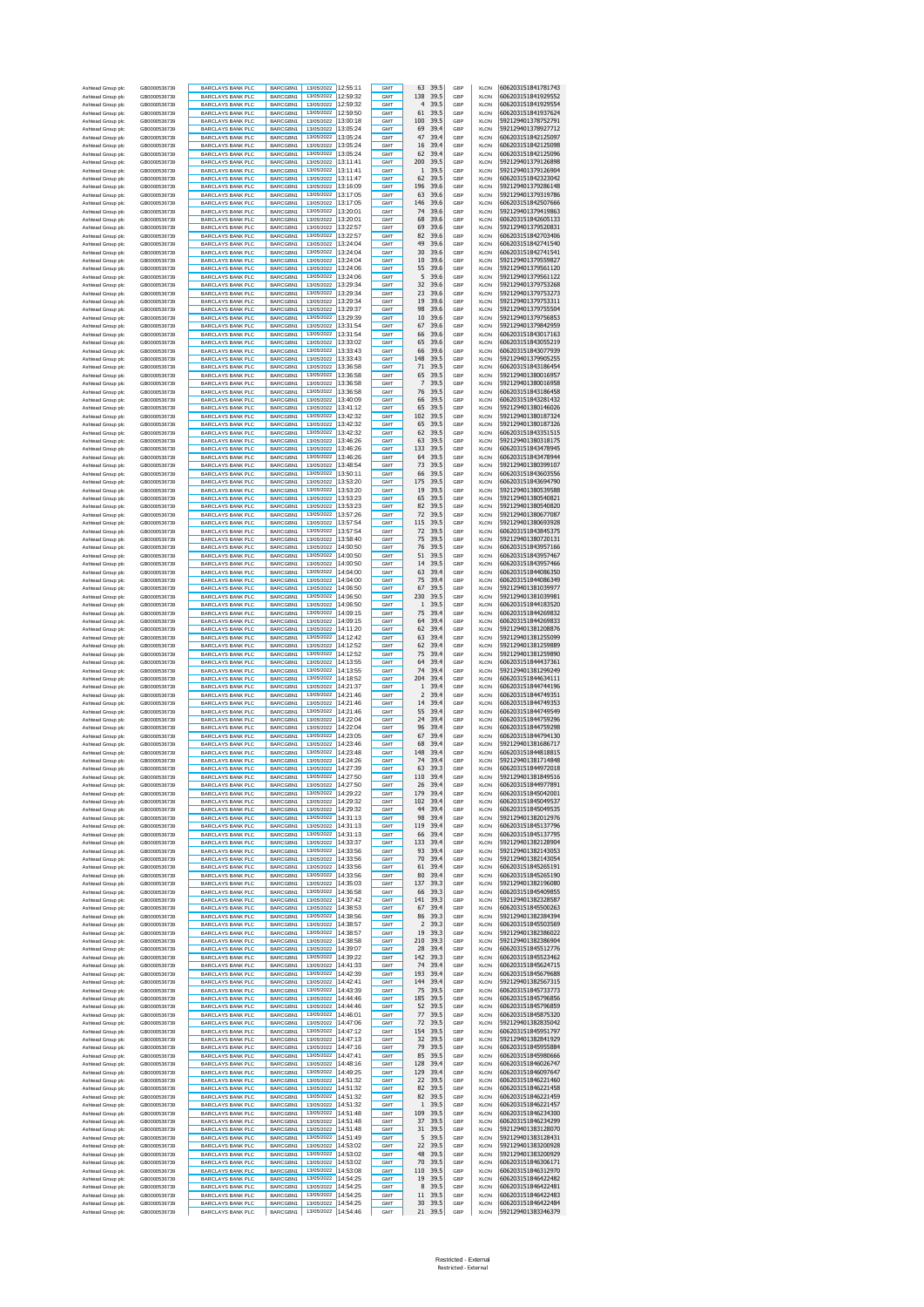| Ashtead Group plc                      | GB0000536739                 | <b>BARCLAYS BANK PLC</b>                             | BARCGBN1             | 13/05/2022                        | 14:54:46             | <b>GMT</b>               | 152<br>39.5                                     | GBP        | <b>XLON</b>                | 592129401383346447                       |
|----------------------------------------|------------------------------|------------------------------------------------------|----------------------|-----------------------------------|----------------------|--------------------------|-------------------------------------------------|------------|----------------------------|------------------------------------------|
| Ashtead Group plc<br>Ashtead Group plc | GB0000536739<br>GB0000536739 | <b>BARCLAYS BANK PLC</b><br><b>BARCLAYS BANK PLC</b> | BARCGBN1<br>BARCGBN1 | 13/05/2022<br>13/05/2022          | 14:55:51<br>14:56:55 | <b>GMT</b><br><b>GMT</b> | 77<br>39.5<br>74<br>39.5                        | GBP<br>GBP | <b>XLON</b><br><b>XLON</b> | 606203151846539654<br>592129401383532343 |
| Ashtead Group plc                      | GB0000536739                 | BARCLAYS BANK PLC                                    | BARCGBN1             | 13/05/2022                        | 14:56:55             | <b>GMT</b>               | 17<br>39.5                                      | GBP        | <b>XLON</b>                | 606203151846633610                       |
| Ashtead Group plc                      | GB0000536739                 | BARCLAYS BANK PLC                                    | BARCGBN1             | 13/05/2022                        | 14:56:55             | <b>GMT</b>               | 57<br>39.5                                      | GBP        | <b>XLON</b>                | 606203151846633611                       |
| Ashtead Group plc                      | GB0000536739                 | <b>BARCLAYS BANK PLC</b>                             | BARCGBN1             | 13/05/2022<br>13/05/2022          | 14:58:49             | <b>GMT</b>               | 71<br>39.5                                      | GBP        | <b>XLON</b>                | 592129401383692738                       |
| Ashtead Group plc<br>Ashtead Group plc | GB0000536739<br>GB0000536739 | <b>BARCLAYS BANK PLC</b><br>BARCLAYS BANK PLC        | BARCGBN1<br>BARCGBN1 | 13/05/2022                        | 14:58:49<br>14:58:49 | <b>GMT</b><br><b>GMT</b> | 67<br>39.5<br>70<br>39.5                        | GBP<br>GBP | <b>XLON</b><br><b>XLON</b> | 606203151846791548<br>606203151846791549 |
| Ashtead Group plc                      | GB0000536739                 | <b>BARCLAYS BANK PLC</b>                             | BARCGBN1             | 13/05/2022                        | 14:59:02             | <b>GMT</b>               | 76<br>39.4                                      | GBP        | <b>XLON</b>                | 592129401383713114                       |
| Ashtead Group plc                      | GB0000536739                 | <b>BARCLAYS BANK PLC</b>                             | BARCGBN1             | 13/05/2022                        | 14:59:09             | <b>GMT</b>               | 77<br>39.4                                      | GBP        | <b>XLON</b>                | 592129401383724264                       |
| Ashtead Group plc                      | GB0000536739                 | <b>BARCLAYS BANK PLC</b>                             | BARCGBN1             | 13/05/2022                        | 14:59:54             | <b>GMT</b>               | 81<br>39.4                                      | GBP        | <b>XLON</b>                | 606203151846889711                       |
| Ashtead Group plc                      | GB0000536739                 | <b>BARCLAYS BANK PLC</b><br><b>BARCLAYS BANK PLC</b> | BARCGBN1<br>BARCGBN1 | 13/05/2022<br>13/05/2022          | 15:02:04<br>15:02:04 | <b>GMT</b><br>GMT        | 121<br>39.5<br>$\overline{\phantom{a}}$<br>39.5 | GBP<br>GBP | <b>XLON</b><br><b>XLON</b> | 606203151847002291<br>606203151847002290 |
| Ashtead Group plo<br>Ashtead Group plc | GB0000536739<br>GB0000536739 | <b>BARCLAYS BANK PLC</b>                             | BARCGBN1             | 13/05/2022                        | 15:02:47             | GMT                      | 207<br>39.5                                     | GBP        | <b>XLON</b>                | 606203151847041265                       |
| Ashtead Group plo                      | GB0000536739                 | <b>BARCLAYS BANK PLC</b>                             | BARCGBN1             | 13/05/2022                        | 15:03:07             | GMT                      | 117<br>39.5                                     | GBP        | <b>XLON</b>                | 606203151847060370                       |
| Ashtead Group plc                      | GB0000536739                 | <b>BARCLAYS BANK PLC</b>                             | BARCGBN1             | 13/05/2022                        | 15:03:20             | <b>GMT</b>               | 66<br>39.5                                      | GBP        | <b>XLON</b>                | 592129401383979794                       |
| Ashtead Group plo                      | GB0000536739                 | <b>BARCLAYS BANK PLC</b>                             | BARCGBN1             | 13/05/2022<br>13/05/2022          | 15:05:30             | <b>GMT</b>               | 68<br>39.5<br>71                                | GBP        | <b>XLON</b>                | 592129401384077972                       |
| Ashtead Group plc<br>Ashtead Group plo | GB0000536739<br>GB0000536739 | <b>BARCLAYS BANK PLC</b><br><b>BARCLAYS BANK PLC</b> | BARCGBN1<br>BARCGBN1 | 13/05/2022                        | 15:06:04<br>15:06:04 | GMT<br>GMT               | 39.5<br>65<br>39.5                              | GBP<br>GBP | <b>XLON</b><br><b>XLON</b> | 606203151847189374<br>606203151847189373 |
| Ashtead Group plc                      | GB0000536739                 | <b>BARCLAYS BANK PLC</b>                             | BARCGBN1             | 13/05/2022                        | 15:06:08             | <b>GMT</b>               | 82<br>39.5                                      | GBP        | <b>XLON</b>                | 592129401384103522                       |
| Ashtead Group plo                      | GB0000536739                 | <b>BARCLAYS BANK PLC</b>                             | BARCGBN1             | 13/05/2022                        | 15:06:08             | GMT                      | 72<br>39.5                                      | GBP        | <b>XLON</b>                | 592129401384103523                       |
| Ashtead Group plc                      | GB0000536739                 | <b>BARCLAYS BANK PLC</b>                             | BARCGBN1             | 13/05/2022                        | 15:07:42             | GMT                      | 160<br>39.5                                     | GBP        | <b>XLON</b>                | 592129401384171227                       |
| Ashtead Group plo<br>Ashtead Group plc | GB0000536739<br>GB0000536739 | <b>BARCLAYS BANK PLC</b><br><b>BARCLAYS BANK PLC</b> | BARCGBN1<br>BARCGBN1 | 13/05/2022<br>13/05/2022          | 15:07:42<br>15:09:41 | GMT<br><b>GMT</b>        | 73<br>39.5<br>64<br>39.5                        | GBP<br>GBP | <b>XLON</b><br><b>XLON</b> | 592129401384171228<br>592129401384263827 |
| Ashtead Group plc                      | GB0000536739                 | BARCLAYS BANK PLC                                    | BARCGBN1             | 13/05/2022                        | 15:09:41             | <b>GMT</b>               | 129<br>39.5                                     | GBP        | <b>XLON</b>                | 606203151847347729                       |
| Ashtead Group plc                      | GB0000536739                 | <b>BARCLAYS BANK PLC</b>                             | BARCGBN1             | 13/05/2022                        | 15:09:41             | <b>GMT</b>               | 64<br>39.5                                      | GBP        | <b>XLON</b>                | 592129401384263908                       |
| Ashtead Group plc                      | GB0000536739                 | <b>BARCLAYS BANK PLC</b>                             | BARCGBN1             | 13/05/2022                        | 15:09:41             | <b>GMT</b>               | 67<br>39.5                                      | GBP        | <b>XLON</b>                | 592129401384264008                       |
| Ashtead Group plc                      | GB0000536739                 | <b>BARCLAYS BANK PLC</b>                             | BARCGBN1             | 13/05/2022                        | 15:11:22             | <b>GMT</b>               | 73<br>39.5                                      | GBP        | <b>XLON</b>                | 606203151847426440                       |
| Ashtead Group plc<br>Ashtead Group plc | GB0000536739<br>GB0000536739 | BARCLAYS BANK PLC<br>BARCLAYS BANK PLC               | BARCGBN1<br>BARCGBN1 | 13/05/2022<br>13/05/2022          | 15:11:22<br>15:11:22 | <b>GMT</b><br><b>GMT</b> | 14<br>39.5<br>15<br>39.5                        | GBP<br>GBP | <b>XLON</b><br><b>XLON</b> | 592129401384344766<br>592129401384344764 |
| Ashtead Group plc                      | GB0000536739                 | <b>BARCLAYS BANK PLC</b>                             | BARCGBN1             | 13/05/2022                        | 15:11:22             | <b>GMT</b>               | 11<br>39.5                                      | GBP        | <b>XLON</b>                | 592129401384344765                       |
| Ashtead Group plc                      | GB0000536739                 | <b>BARCLAYS BANK PLC</b>                             | BARCGBN1             | 13/05/2022                        | 15:11:22             | <b>GMT</b>               | 39<br>39.5                                      | GBP        | <b>XLON</b>                | 592129401384344763                       |
| Ashtead Group plc                      | GB0000536739                 | BARCLAYS BANK PLC                                    | BARCGBN1             | 13/05/2022                        | 15:12:55             | <b>GMT</b>               | 61<br>39.5                                      | GBP        | <b>XLON</b>                | 606203151847494335                       |
| Ashtead Group plc<br>Ashtead Group plc | GB0000536739<br>GB0000536739 | <b>BARCLAYS BANK PLC</b><br><b>BARCLAYS BANK PLC</b> | BARCGBN1<br>BARCGBN1 | 13/05/2022<br>13/05/2022          | 15:12:56<br>15:12:56 | <b>GMT</b><br><b>GMT</b> | 54<br>39.5<br>66<br>39.5                        | GBP<br>GBP | <b>XLON</b><br><b>XLON</b> | 606203151847494468<br>606203151847494469 |
| Ashtead Group plc                      | GB0000536739                 | <b>BARCLAYS BANK PLC</b>                             | BARCGBN1             | 13/05/2022                        | 15:13:27             | <b>GMT</b>               | 65<br>39.5                                      | GBP        | <b>XLON</b>                | 606203151847515467                       |
| Ashtead Group plc                      | GB0000536739                 | <b>BARCLAYS BANK PLC</b>                             | BARCGBN1             | 13/05/2022                        | 15:13:27             | GMT                      | 65<br>39.5                                      | GBP        | <b>XLON</b>                | 592129401384437017                       |
| Ashtead Group plo                      | GB0000536739                 | <b>BARCLAYS BANK PLC</b>                             | BARCGBN1             | 13/05/2022                        | 15:14:17             | GMT                      | 77<br>39.5                                      | GBP        | <b>XLON</b>                | 606203151847554799                       |
| Ashtead Group plc                      | GB0000536739                 | <b>BARCLAYS BANK PLC</b>                             | BARCGBN1             | 13/05/2022<br>13/05/2022          | 15:14:17<br>15:14:53 | GMT                      | 39.5<br>67<br>77<br>39.5                        | GBP        | <b>XLON</b>                | 592129401384477087                       |
| Ashtead Group plo<br>Ashtead Group plc | GB0000536739<br>GB0000536739 | <b>BARCLAYS BANK PLC</b><br><b>BARCLAYS BANK PLC</b> | BARCGBN1<br>BARCGBN1 | 13/05/2022                        | 15:17:26             | GMT<br><b>GMT</b>        | 201<br>39.5                                     | GBP<br>GBP | <b>XLON</b><br><b>XLON</b> | 606203151847600158<br>592129401384656854 |
| Ashtead Group plo                      | GB0000536739                 | <b>BARCLAYS BANK PLC</b>                             | BARCGBN1             | 13/05/2022                        | 15:18:04             | <b>GMT</b>               | 65<br>39.5                                      | GBP        | <b>XLON</b>                | 592129401384684428                       |
| Ashtead Group plc                      | GB0000536739                 | <b>BARCLAYS BANK PLC</b>                             | BARCGBN1             | 13/05/2022 15:18:04               |                      | GMT                      | 148<br>39.5                                     | GBP        | <b>XLON</b>                | 606203151847756211                       |
| Ashtead Group plo                      | GB0000536739                 | <b>BARCLAYS BANK PLC</b>                             | BARCGBN1             | 13/05/2022                        | 15:19:07             | GMT                      | 74<br>39.5                                      | GBP        | <b>XLON</b>                | 606203151847803354                       |
| Ashtead Group plc<br>Ashtead Group plo | GB0000536739                 | <b>BARCLAYS BANK PLC</b>                             | BARCGBN1             | 13/05/2022<br>13/05/2022          | 15:19:34<br>15:20:09 | <b>GMT</b><br><b>GMT</b> | 68<br>39.5<br>61<br>39.5                        | GBP<br>GBP | <b>XLON</b><br><b>XLON</b> | 606203151847822782<br>592129401384779257 |
| Ashtead Group plc                      | GB0000536739<br>GB0000536739 | BARCLAYS BANK PLC<br>BARCLAYS BANK PLC               | BARCGBN1<br>BARCGBN1 | 13/05/2022                        | 15:21:07             | <b>GMT</b>               | 39.5<br>66                                      | GBP        | <b>XLON</b>                | 606203151847886621                       |
| Ashtead Group plo                      | GB0000536739                 | BARCLAYS BANK PLC                                    | BARCGBN1             | 13/05/2022                        | 15:21:07             | GMT                      | 165<br>39.5                                     | GBP        | XLON                       | 606203151847886622                       |
| Ashtead Group plc                      | GB0000536739                 | <b>BARCLAYS BANK PLC</b>                             | BARCGBN1             | 13/05/2022                        | 15:21:07             | <b>GMT</b>               | 44<br>39.5                                      | GBP        | <b>XLON</b>                | 606203151847886626                       |
| Ashtead Group plc                      | GB0000536739                 | BARCLAYS BANK PLC                                    | BARCGBN1             | 13/05/2022                        | 15:21:35             | <b>GMT</b>               | 77<br>39.5                                      | GBP        | <b>XLON</b>                | 592129401384838958                       |
| Ashtead Group plc                      | GB0000536739<br>GB0000536739 | <b>BARCLAYS BANK PLC</b><br><b>BARCLAYS BANK PLC</b> | BARCGBN1             | 13/05/2022<br>13/05/2022          | 15:22:51<br>15:22:51 | <b>GMT</b><br><b>GMT</b> | 45<br>39.5<br>27<br>39.5                        | GBP<br>GBP | <b>XLON</b><br><b>XLON</b> | 592129401384889205<br>592129401384889204 |
| Ashtead Group plc<br>Ashtead Group plc | GB0000536739                 | <b>BARCLAYS BANK PLC</b>                             | BARCGBN1<br>BARCGBN1 | 13/05/2022                        | 15:22:52             | <b>GMT</b>               | 76<br>39.5                                      | GBP        | <b>XLON</b>                | 606203151847956284                       |
| Ashtead Group plc                      | GB0000536739                 | BARCLAYS BANK PLC                                    | BARCGBN1             | 13/05/2022                        | 15:23:02             | <b>GMT</b>               | 80<br>39.5                                      | GBP        | <b>XLON</b>                | 592129401384896497                       |
| Ashtead Group plc                      | GB0000536739                 | BARCLAYS BANK PLC                                    | BARCGBN1             | 13/05/2022                        | 15:23:47             | <b>GMT</b>               | 49<br>39.5                                      | GBP        | <b>XLON</b>                | 606203151847993995                       |
| Ashtead Group plc                      | GB0000536739                 | <b>BARCLAYS BANK PLC</b>                             | BARCGBN1             | 13/05/2022                        | 15:23:47             | <b>GMT</b>               | 27<br>39.5                                      | GBP        | <b>XLON</b>                | 606203151847993996                       |
| Ashtead Group plc<br>Ashtead Group plc | GB0000536739<br>GB0000536739 | <b>BARCLAYS BANK PLC</b><br>BARCLAYS BANK PLC        | BARCGBN1<br>BARCGBN1 | 13/05/2022<br>13/05/2022          | 15:25:31<br>15:25:31 | <b>GMT</b><br><b>GMT</b> | 68<br>39.5<br>167<br>39.5                       | GBP<br>GBP | <b>XLON</b><br><b>XLON</b> | 592129401385006755<br>606203151848070557 |
| Ashtead Group plc                      | GB0000536739                 | <b>BARCLAYS BANK PLC</b>                             | BARCGBN1             | 13/05/2022                        | 15:25:32             | <b>GMT</b>               | 49<br>39.5                                      | GBP        | <b>XLON</b>                | 592129401385006812                       |
| Ashtead Group plc                      | GB0000536739                 | <b>BARCLAYS BANK PLC</b>                             | BARCGBN1             | 13/05/2022                        | 15:25:32             | <b>GMT</b>               | $\mathbf{1}$<br>39.5                            | GBP        | <b>XLON</b>                | 592129401385006815                       |
| Ashtead Group plc                      | GB0000536739                 | <b>BARCLAYS BANK PLC</b>                             | BARCGBN1             | 13/05/2022                        | 15:27:17             | GMT                      | 20<br>39.6                                      | GBP        | <b>XLON</b>                | 592129401385081156                       |
| Ashtead Group plc                      | GB0000536739                 | <b>BARCLAYS BANK PLC</b>                             | BARCGBN1             | 13/05/2022<br>13/05/2022          | 15:27:17<br>15:27:20 | <b>GMT</b><br>GMT        | 104<br>39.6<br>39.5                             | GBP        | <b>XLON</b>                | 592129401385081154                       |
| Ashtead Group plo<br>Ashtead Group plc | GB0000536739<br>GB0000536739 | <b>BARCLAYS BANK PLC</b><br><b>BARCLAYS BANK PLC</b> | BARCGBN1<br>BARCGBN1 | 13/05/2022 15:28:48               |                      | GMT                      | 145<br>74<br>39.5                               | GBP<br>GBP | <b>XLON</b><br><b>XLON</b> | 606203151848145690<br>592129401385145123 |
| Ashtead Group plo                      | GB0000536739                 | <b>BARCLAYS BANK PLC</b>                             | BARCGBN1             | 13/05/2022                        | 15:28:56             | GMT                      | 74<br>39.5                                      | GBP        | <b>XLON</b>                | 606203151848211483                       |
| Ashtead Group plc                      | GB0000536739                 | <b>BARCLAYS BANK PLC</b>                             | BARCGBN1             | 13/05/2022                        | 15:29:04             | <b>GMT</b>               | 79<br>39.5                                      | GBP        | <b>XLON</b>                | 592129401385160530                       |
| Ashtead Group plo                      | GB0000536739                 | <b>BARCLAYS BANK PLC</b>                             | BARCGBN1             | 13/05/2022                        | 15:29:41             | <b>GMT</b>               | 42<br>39.5                                      | GBP        | <b>XLON</b>                | 606203151848246604                       |
| Ashtead Group plc<br>Ashtead Group plc | GB0000536739<br>GB0000536739 | <b>BARCLAYS BANK PLC</b><br><b>BARCLAYS BANK PLC</b> | BARCGBN1<br>BARCGBN1 | 13/05/2022 15:29:41<br>13/05/2022 | 15:31:21             | <b>GMT</b><br>GMT        | 23<br>39.5<br>66<br>39.5                        | GBP<br>GBP | <b>XLON</b><br><b>XLON</b> | 606203151848246603<br>606203151848334014 |
| Ashtead Group plc                      | GB0000536739                 | <b>BARCLAYS BANK PLC</b>                             | BARCGBN1             | 13/05/2022                        | 15:32:06             | <b>GMT</b>               | 80<br>39.5                                      | GBP        | <b>XLON</b>                | 592129401385320452                       |
| Ashtead Group plo                      | GB0000536739                 | BARCLAYS BANK PLC                                    | BARCGBN1             | 13/05/2022                        | 15:32:06             | <b>GMT</b>               | 70<br>39.5                                      | GBP        | <b>XLON</b>                | 592129401385320450                       |
| Ashtead Group plc                      | GB0000536739                 | BARCLAYS BANK PLC                                    | BARCGBN1             | 13/05/2022                        | 15:32:06             | <b>GMT</b>               | 29<br>39.5                                      | GBP        | <b>XLON</b>                | 592129401385320451                       |
| Ashtead Group plc<br>Ashtead Group plc | GB0000536739<br>GB0000536739 | <b>BARCLAYS BANK PLC</b><br><b>BARCLAYS BANK PLC</b> | BARCGBN1<br>BARCGBN1 | 13/05/2022<br>13/05/2022          | 15:32:06<br>15:33:25 | GMT<br><b>GMT</b>        | 39<br>39.5<br>65<br>39.5                        | GBP<br>GBP | <b>XLON</b><br><b>XLON</b> | 592129401385320449<br>592129401385398746 |
| Ashtead Group plc                      | GB0000536739                 | BARCLAYS BANK PLC                                    | BARCGBN1             | 13/05/2022                        | 15:33:25             | <b>GMT</b>               | 162<br>39.5                                     | GBP        | <b>XLON</b>                | 606203151848452769                       |
| Ashtead Group plc                      | GB0000536739                 | <b>BARCLAYS BANK PLC</b>                             | BARCGBN1             | 13/05/2022                        | 15:33:25             | <b>GMT</b>               | 64<br>39.5                                      | GBP        | <b>XLON</b>                | 606203151848452770                       |
| Ashtead Group plc                      | GB0000536739                 | <b>BARCLAYS BANK PLC</b>                             | BARCGBN1             | 13/05/2022                        | 15:33:44             | <b>GMT</b>               | 80<br>39.5                                      | GBP        | <b>XLON</b>                | 606203151848471017                       |
| Ashtead Group plc                      | GB0000536739                 | <b>BARCLAYS BANK PLC</b>                             | BARCGBN1             | 13/05/2022<br>13/05/2022          | 15:34:46<br>15:36:42 | <b>GMT</b>               | 64<br>39.5                                      | GBP        | <b>XLON</b>                | 606203151848528339                       |
| Ashtead Group plc<br>Ashtead Group plc | GB0000536739<br>GB0000536739 | BARCLAYS BANK PLC<br>BARCLAYS BANK PLC               | BARCGBN1<br>BARCGBN1 | 13/05/2022                        | 15:36:42             | <b>GMT</b><br><b>GMT</b> | 49<br>39.6<br>19<br>39.6                        | GBP<br>GBP | <b>XLON</b><br><b>XLON</b> | 606203151848641282<br>606203151848641280 |
| Ashtead Group plc                      | GB0000536739                 | <b>BARCLAYS BANK PLC</b>                             | BARCGBN1             | 13/05/2022                        | 15:36:42             | GMT                      | 138<br>39.6                                     | GBP        | <b>XLON</b>                | 606203151848641281                       |
| Ashtead Group plc                      | GB0000536739                 | <b>BARCLAYS BANK PLC</b>                             | BARCGBN1             | 13/05/2022                        | 15:37:29             | <b>GMT</b>               | 71<br>39.6                                      | GBP        | <b>XLON</b>                | 592129401385637803                       |
| Ashtead Group plc                      | GB0000536739<br>GB0000536739 | <b>BARCLAYS BANK PLC</b>                             | BARCGBN1             | 13/05/2022<br>13/05/2022 15:37:54 | 15:37:54             | <b>GMT</b>               | 5<br>39.5<br>28<br>39.5                         | GBP        | <b>XLON</b>                | 606203151848707422<br>606203151848707423 |
| Ashtead Group plc<br>Ashtead Group plc | GB0000536739                 | <b>BARCLAYS BANK PLC</b><br><b>BARCLAYS BANK PLC</b> | BARCGBN1<br>BARCGBN1 | 13/05/2022 15:37:54               |                      | <b>GMT</b><br>GMT        | 9<br>39.5                                       | GBP<br>GBP | <b>XLON</b><br><b>XLON</b> | 606203151848707424                       |
| Ashtead Group plc                      | GB0000536739                 | <b>BARCLAYS BANK PLO</b>                             | BARCGBN1             | 13/05/2022                        | 15:38:31             | GMT                      | 69<br>39.6                                      | GBP        | XI ON                      | 592129401385697821                       |
| Ashtead Group plc                      | GB0000536739                 | <b>BARCLAYS BANK PLC</b>                             | BARCGBN1             | 13/05/2022                        | 15:38:31             | <b>GMT</b>               | 27<br>39.5                                      | GBP        | XLON                       | 606203151848744843                       |
| Ashtead Group plc                      | GB0000536739                 | <b>BARCLAYS BANK PLC</b>                             | BARCGBN1             | 13/05/2022                        | 15:38:38             | GMT                      | 66<br>39.5                                      | GBP        | <b>XLON</b>                | 606203151848752332                       |
| Ashtead Group plc                      | GB0000536739<br>GB0000536739 | <b>BARCLAYS BANK PLC</b>                             | BARCGBN1             | 13/05/2022 15:39:56<br>13/05/2022 | 15:40:22             | GMT<br>GMT               | 147<br>39.5<br>122<br>39.5                      | GBP<br>GBP | XLON<br><b>XLON</b>        | 592129401385782139<br>592129401385809317 |
| Ashtead Group plc<br>Ashtead Group plc | GB0000536739                 | <b>BARCLAYS BANK PLC</b><br><b>BARCLAYS BANK PLC</b> | BARCGBN1<br>BARCGBN1 | 13/05/2022                        | 15:40:22             | GMT                      | 80<br>39.5                                      | GBP        | XLON                       | 606203151848853399                       |
| Ashtead Group plc                      | GB0000536739                 | <b>BARCLAYS BANK PLC</b>                             | BARCGBN1             | 13/05/2022                        | 15:41:20             | GMT                      | 5<br>39.6                                       | GBP        | <b>XLON</b>                | 592129401385859610                       |
| Ashtead Group plc                      | GB0000536739                 | <b>BARCLAYS BANK PLC</b>                             | BARCGBN1             | 13/05/2022                        | 15:41:20             | GMT                      | 68<br>39.6                                      | GBP        | XLON                       | 592129401385859611                       |
| Ashtead Group plc<br>Ashtead Group plc | GB0000536739<br>GB0000536739 | <b>BARCLAYS BANK PLC</b><br><b>BARCLAYS BANK PLC</b> | BARCGBN1<br>BARCGBN1 | 13/05/2022<br>13/05/2022          | 15:41:20<br>15:41:20 | GMT<br>GMT               | 13<br>39.6<br>23<br>39.6                        | GBP<br>GBP | XLON<br>XLON               | 592129401385859687<br>592129401385859692 |
| Ashtead Group plc                      | GB0000536739                 | BARCLAYS BANK PLC                                    | BARCGBN1             | 13/05/2022                        | 15:41:20             | <b>GMT</b>               | 40<br>39.6                                      | GBP        | <b>XLON</b>                | 592129401385859691                       |
| Ashtead Group plc                      | GB0000536739                 | <b>BARCLAYS BANK PLC</b>                             | BARCGBN1             | 13/05/2022                        | 15:43:22             | <b>GMT</b>               | 139<br>39.6                                     | GBP        | <b>XLON</b>                | 592129401385972879                       |
| Ashtead Group plc                      | GB0000536739                 | <b>BARCLAYS BANK PLC</b>                             | BARCGBN1             | 13/05/2022                        | 15:43:22             | GMT                      | 64<br>39.6                                      | GBP        | <b>XLON</b>                | 592129401385972878                       |
| Ashtead Group plc<br>Ashtead Group plc | GR0000536739<br>GB0000536739 | <b>BARCLAYS BANK PLC</b><br><b>BARCLAYS BANK PLC</b> | BARCGBN1<br>BARCGBN1 | 13/05/2022<br>13/05/2022          | 15:43:22<br>15:43:48 | <b>GMT</b><br><b>GMT</b> | 67<br>39.6<br>77<br>39.6                        | GBP<br>GBP | <b>XLON</b><br><b>XLON</b> | 606203151849013476<br>606203151849037920 |
| Ashtead Group plc                      | GB0000536739                 | <b>BARCLAYS BANK PLC</b>                             | BARCGBN1             | 13/05/2022                        | 15:44:28             | <b>GMT</b>               | 12<br>39.5                                      | GBP        | <b>XLON</b>                | 592129401386044318                       |
| Ashtead Group plc                      | GB0000536739                 | <b>BARCLAYS BANK PLC</b>                             | BARCGBN1             | 13/05/2022                        | 15:44:28             | <b>GMT</b>               | 65<br>39.5                                      | GBP        | <b>XLON</b>                | 592129401386044317                       |
| Ashtead Group plc                      | GB0000536739                 | <b>BARCLAYS BANK PLC</b>                             | BARCGBN1             | 13/05/2022                        | 15:44:30             | <b>GMT</b>               | 47<br>39.5                                      | GBP        | <b>XLON</b>                | 592129401386046098                       |
| Ashtead Group plc                      | GB0000536739                 | <b>BARCLAYS BANK PLC</b>                             | BARCGBN1             | 13/05/2022                        | 15:44:30<br>15:45:05 | <b>GMT</b>               | 19<br>39.5                                      | GBP        | <b>XLON</b>                | 592129401386046097                       |
| Ashtead Group plc<br>Ashtead Group plc | GB0000536739<br>GB0000536739 | <b>BARCLAYS BANK PLC</b><br><b>BARCLAYS BANK PLC</b> | BARCGBN1<br>BARCGBN1 | 13/05/2022<br>13/05/2022          | 15:45:26             | <b>GMT</b><br>GMT        | 75<br>39.5<br>75<br>39.5                        | GBP<br>GBP | <b>XLON</b><br><b>XLON</b> | 606203151849115817<br>606203151849143266 |
| Ashtead Group plc                      | GR0000536739                 | <b>BARCLAYS BANK PLC</b>                             | BARCGBN1             | 13/05/2022                        | 15:47:52             | <b>GMT</b>               | 13<br>39.6                                      | GBP        | <b>XLON</b>                | 592129401386260407                       |
| Ashtead Group plc                      | GB0000536739                 | <b>BARCLAYS BANK PLC</b>                             | BARCGBN1             | 13/05/2022                        | 15:47:52             | GMT                      | 137<br>39.6                                     | GBP        | <b>XLON</b>                | 592129401386260408                       |
| Ashtead Group plc                      | GB0000536739                 | <b>BARCLAYS BANK PLC</b>                             | BARCGBN1             | 13/05/2022                        | 15:47:52             | GMT                      | 55<br>39.6                                      | GBP        | XLON                       | 606203151849294798                       |
| Ashtead Group plc<br>Ashtead Group plc | GB0000536739<br>GB0000536739 | <b>BARCLAYS BANK PLC</b><br><b>BARCLAYS BANK PLC</b> | BARCGBN1<br>BARCGBN1 | 13/05/2022<br>13/05/2022          | 15:48:04<br>15:49:37 | GMT<br>GMT               | 122<br>39.6<br>70<br>39.6                       | GBP<br>GBP | XLON<br><b>XLON</b>        | 606203151849306966<br>592129401386364116 |
| Ashtead Group plc                      | GB0000536739                 | <b>BARCLAYS BANK PLC</b>                             | BARCGBN1             | 13/05/2022                        | 15:49:37             | GMT                      | 77<br>39.6                                      | GBP        | XLON                       | 606203151849396736                       |
| Ashtead Group plc                      |                              |                                                      |                      | 13/05/2022                        | 15:49:37             | GMT                      | 72<br>39.6                                      | GBP        | <b>XLON</b>                | 606203151849396735                       |
| Ashtead Group plc                      | GB0000536739                 | <b>BARCLAYS BANK PLC</b>                             | BARCGBN1             |                                   |                      |                          |                                                 |            |                            |                                          |
| Ashtead Group plc<br>Ashtead Group plc | GB0000536739                 | <b>BARCLAYS BANK PLC</b>                             | BARCGBN1             | 13/05/2022 15:51:40               |                      | GMT                      | 39.6<br>65                                      | GBP        | XLON                       | 606203151849516857                       |
|                                        | GB0000536739                 | <b>BARCLAYS BANK PLC</b>                             | BARCGBN1             | 13/05/2022                        | 15:51:40             | GMT                      | 67<br>39.6                                      | GBP        | <b>XLON</b>                | 606203151849516855                       |
| Ashtead Group plc                      | GB0000536739<br>GB0000536739 | <b>BARCLAYS BANK PLC</b>                             | BARCGBN1             | 13/05/2022<br>13/05/2022          | 15:52:04<br>15:52:28 | GMT<br>GMT               | 72<br>39.6<br>53<br>39.6                        | GBP<br>GBP | XLON<br><b>XLON</b>        | 592129401386509481<br>606203151849565363 |
| Ashtead Group plc                      | GB0000536739                 | <b>BARCLAYS BANK PLC</b><br><b>BARCLAYS BANK PLC</b> | BARCGBN1<br>BARCGBN1 | 13/05/2022                        | 15:52:28             | <b>GMT</b>               | 39.6<br>11                                      | GBP        | XLON                       | 606203151849565364                       |
| Ashtead Group plc                      | GB0000536739                 | BARCLAYS BANK PLC                                    | BARCGBN1             | 13/05/2022                        | 15:53:23             | GMT                      | 13<br>39.6                                      | GBP        | <b>XLON</b>                | 592129401386594139                       |
| Ashtead Group plc                      | GB0000536739                 | <b>BARCLAYS BANK PLC</b>                             | BARCGBN1             | 13/05/2022                        | 15:53:23             | <b>GMT</b>               | 14<br>39.6                                      | GBP        | <b>XLON</b>                | 592129401386594138                       |
| Ashtead Group plc                      | GB0000536739                 | <b>BARCLAYS BANK PLC</b>                             | BARCGBN1             | 13/05/2022                        | 15:54:42             | <b>GMT</b>               | 172<br>39.6                                     | GBP        | <b>XLON</b>                | 592129401386674954                       |
| Ashtead Group plc<br>Ashtead Group plc | GB0000536739<br>GB0000536739 | BARCLAYS BANK PLC<br><b>BARCLAYS BANK PLC</b>        | BARCGBN1<br>BARCGBN1 | 13/05/2022<br>13/05/2022          | 15:54:42<br>15:54:42 | <b>GMT</b><br>GMT        | 39.6<br>15<br>93<br>39.6                        | GBP<br>GBP | <b>XLON</b><br><b>XLON</b> | 592129401386674955<br>592129401386674953 |
| Ashtead Group plc                      | GB0000536739                 | <b>BARCLAYS BANK PLC</b>                             | BARCGBN1             | 13/05/2022                        | 15:54:46             | <b>GMT</b>               | 72<br>39.6                                      | GBP        | <b>XLON</b>                | 592129401386679504                       |
| Ashtead Group plc                      | GB0000536739                 | <b>BARCLAYS BANK PLC</b>                             | BARCGBN1             | 13/05/2022                        | 15:54:46             | <b>GMT</b>               | 30<br>39.6                                      | GBP        | <b>XLON</b>                | 606203151849707445                       |
| Ashtead Group plc                      | GB0000536739                 | <b>BARCLAYS BANK PLC</b>                             | BARCGBN1             | 13/05/2022                        | 15:54:46             | <b>GMT</b>               | 72<br>39.6                                      | GBP        | <b>XLON</b>                | 606203151849707443                       |
| Ashtead Group plc<br>Ashtead Group plc | GB0000536739<br>GB0000536739 | <b>BARCLAYS BANK PLC</b><br><b>BARCLAYS BANK PLC</b> | BARCGBN1<br>BARCGBN1 | 13/05/2022<br>13/05/2022          | 15:54:46<br>15:54:46 | <b>GMT</b><br><b>GMT</b> | 50<br>39.6<br>75<br>39.6                        | GBP<br>GBP | <b>XLON</b><br><b>XLON</b> | 606203151849707444<br>606203151849707442 |
| Ashtead Group plc                      | GB0000536739                 | <b>BARCLAYS BANK PLC</b>                             | BARCGBN1             | 13/05/2022                        | 15:56:48             | <b>GMT</b>               | 79<br>39.6                                      | GBP        | <b>XLON</b>                | 592129401386799284                       |
| Ashtead Group plc                      | GB0000536739                 | <b>BARCLAYS BANK PLC</b>                             | BARCGBN1             | 13/05/2022                        | 15:57:42             | <b>GMT</b>               | 39.6<br>66                                      | GBP        | <b>XLON</b>                | 606203151849878346                       |
| Ashtead Group plc                      | GB0000536739                 | <b>BARCLAYS BANK PLC</b>                             | BARCGBN1             | 13/05/2022                        | 15:57:42             | GMT                      | 73<br>39.6                                      | GBP        | <b>XLON</b>                | 606203151849878345                       |
| Ashtead Group plc<br>Ashtead Group plc | GB0000536739<br>GB0000536739 | <b>BARCLAYS BANK PLC</b><br><b>BARCLAYS BANK PLC</b> | BARCGBN1<br>BARCGBN1 | 13/05/2022<br>13/05/2022          | 15:59:40<br>15:59:40 | GMT                      | 37<br>39.6                                      | GBP<br>GBP | <b>XLON</b><br><b>XLON</b> | 606203151850010270                       |
| Ashtead Group plc                      | GB0000536739                 | <b>BARCLAYS BANK PLC</b>                             | BARCGBN1             | 13/05/2022                        | 15:59:55             | GMT<br>GMT               | 36<br>39.6<br>79<br>39.6                        | GBP        | <b>XLON</b>                | 606203151850010268<br>592129401387004722 |
| Ashtead Group plc                      | GB0000536739                 | <b>BARCLAYS BANK PLC</b>                             | BARCGBN1             | 13/05/2022                        | 15:59:55             | GMT                      | 73<br>39.6                                      | GBP        | <b>XLON</b>                | 592129401387004723                       |
| Ashtead Group plc<br>Ashtead Group plc | GB0000536739<br>GB0000536739 | <b>BARCLAYS BANK PLC</b><br><b>BARCLAYS BANK PLC</b> | BARCGBN1<br>BARCGBN1 | 13/05/2022<br>13/05/2022          | 15:59:55<br>16:01:00 | GMT<br>GMT               | 71<br>39.6<br>63<br>39.6                        | GBP<br>GBP | <b>XLON</b><br><b>XLON</b> | 606203151850026007<br>606203151850094569 |